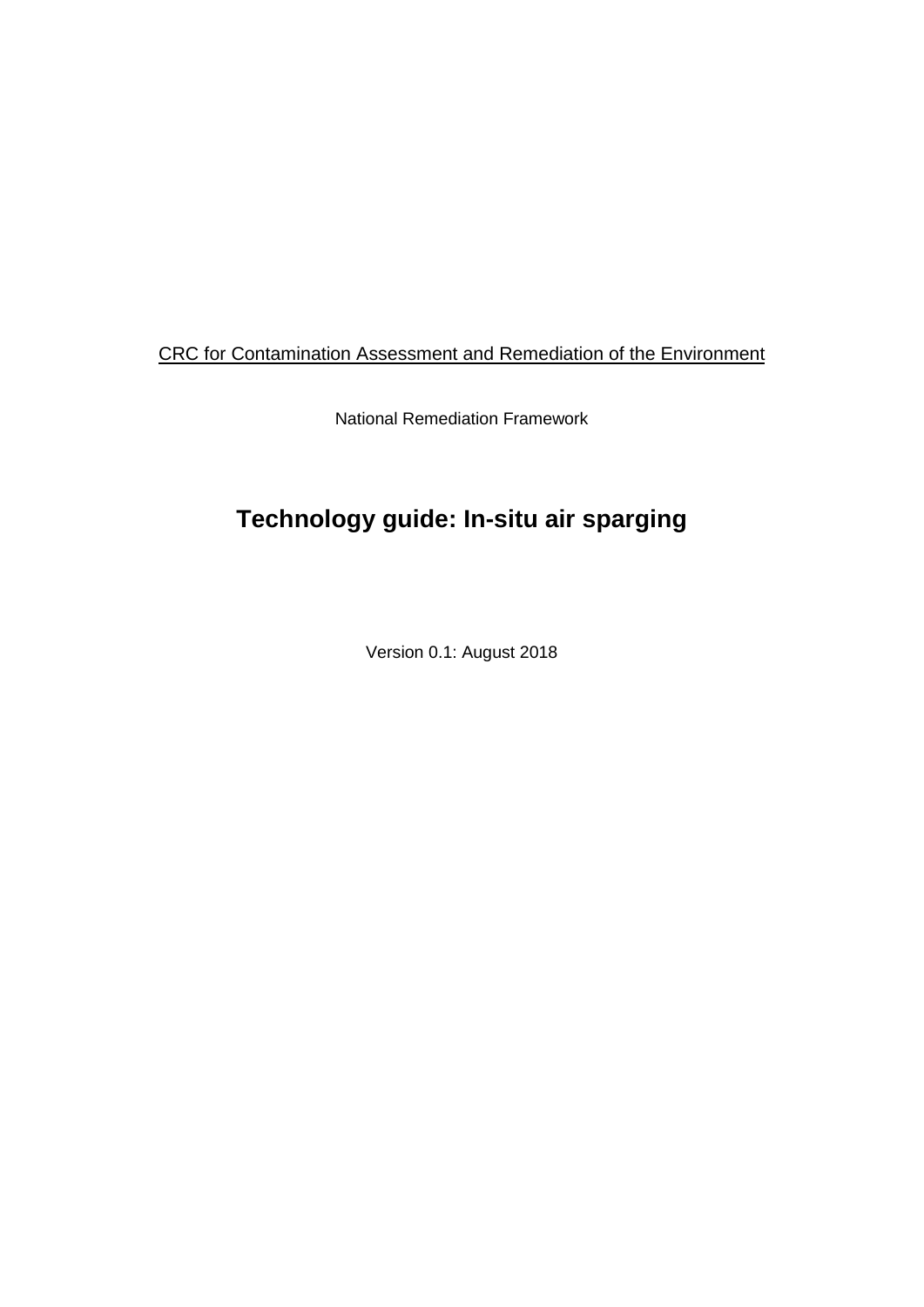### **National Remediation Framework**

The following guideline is one component of the National Remediation Framework (NRF). The NRF was developed by the Cooperative Research Centre for Contamination Assessment and Remediation of the Environment (CRC CARE) to enable a nationally consistent approach to the remediation and management of contaminated sites. The NRF is compatible with the *National Environment Protection (Assessment of Site Contamination) Measure* (ASC NEPM).

The NRF has been designed to assist the contaminated land practitioner undertaking a remediation project, and assumes the reader has a basic understanding of site contamination assessment and remediation principles. The NRF provides the underlying context, philosophy and principles for the remediation and management of contaminated sites in Australia. Importantly it provides general guidance based on best practice, as well as links to further information to assist with remediation planning, implementation, review, and long-term management.

This guidance is intended to be utilised by stakeholders within the contaminated sites industry, including site owners, proponents of works, contaminated land professionals, local councils, regulators, and the community.

The NRF is intended to be consistent with local jurisdictional requirements, including State, Territory and Commonwealth legislation and existing guidance. To this end, the NRF is not prescriptive. It is important that practitioners are familiar with local legislation and regulations and note that **the NRF does not supersede regulatory requirements**.

The NRF has three main components that represent the general stages of a remediation project, noting that the remediation steps may often require an iterative approach. The stages are:

- Define;
- Design and implement; and
- Finalise.

The flowchart overleaf provides an indication of how the various NRF guidelines fit within the stages outlined above, and also indicates that some guidelines are relevant throughout the remediation and management process.

It is assumed that the reader is familiar with the ASC NEPM and will consult other CRC CARE guidelines included within the NRF. This guideline is not intended to provide the sole or primary source of information.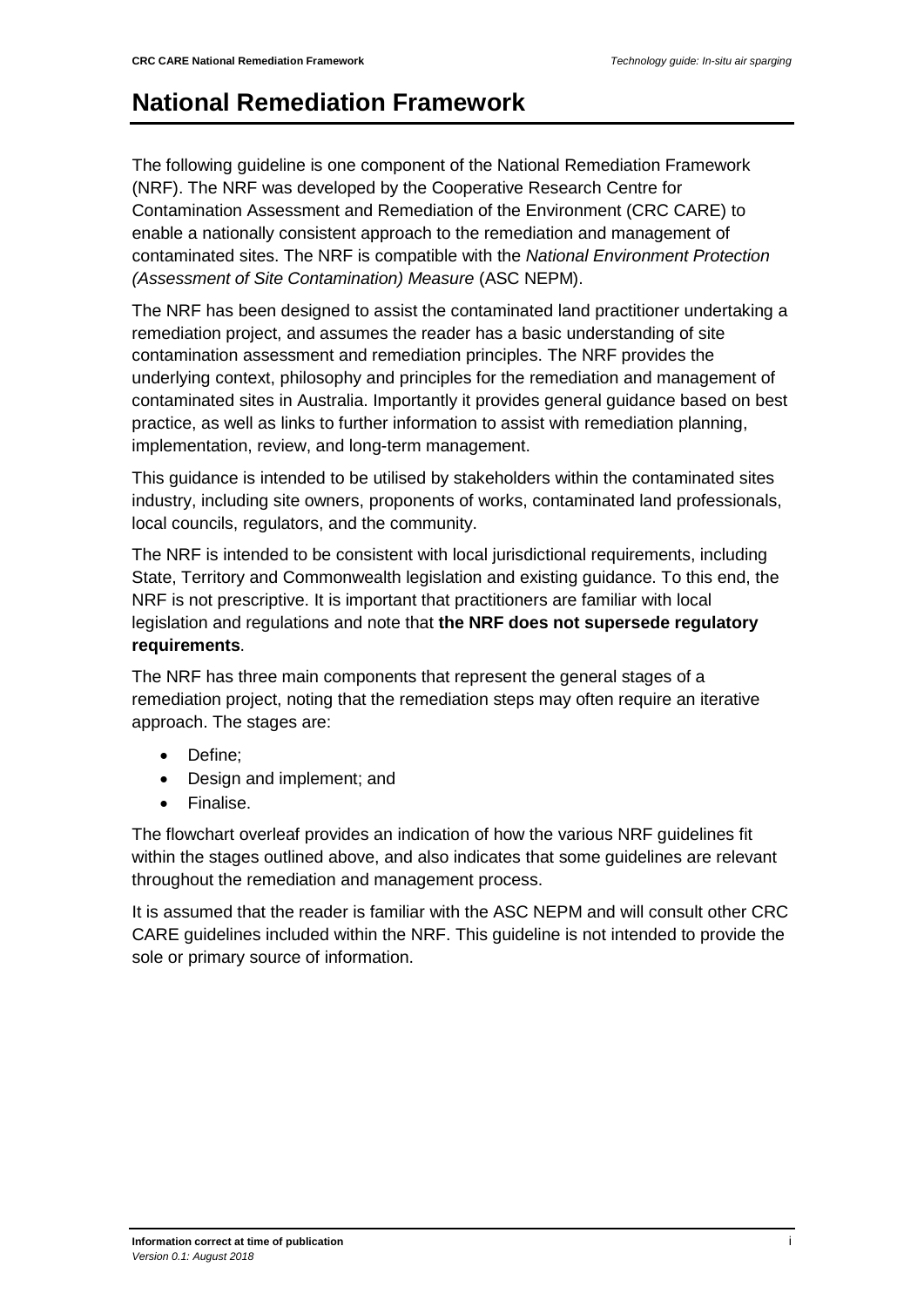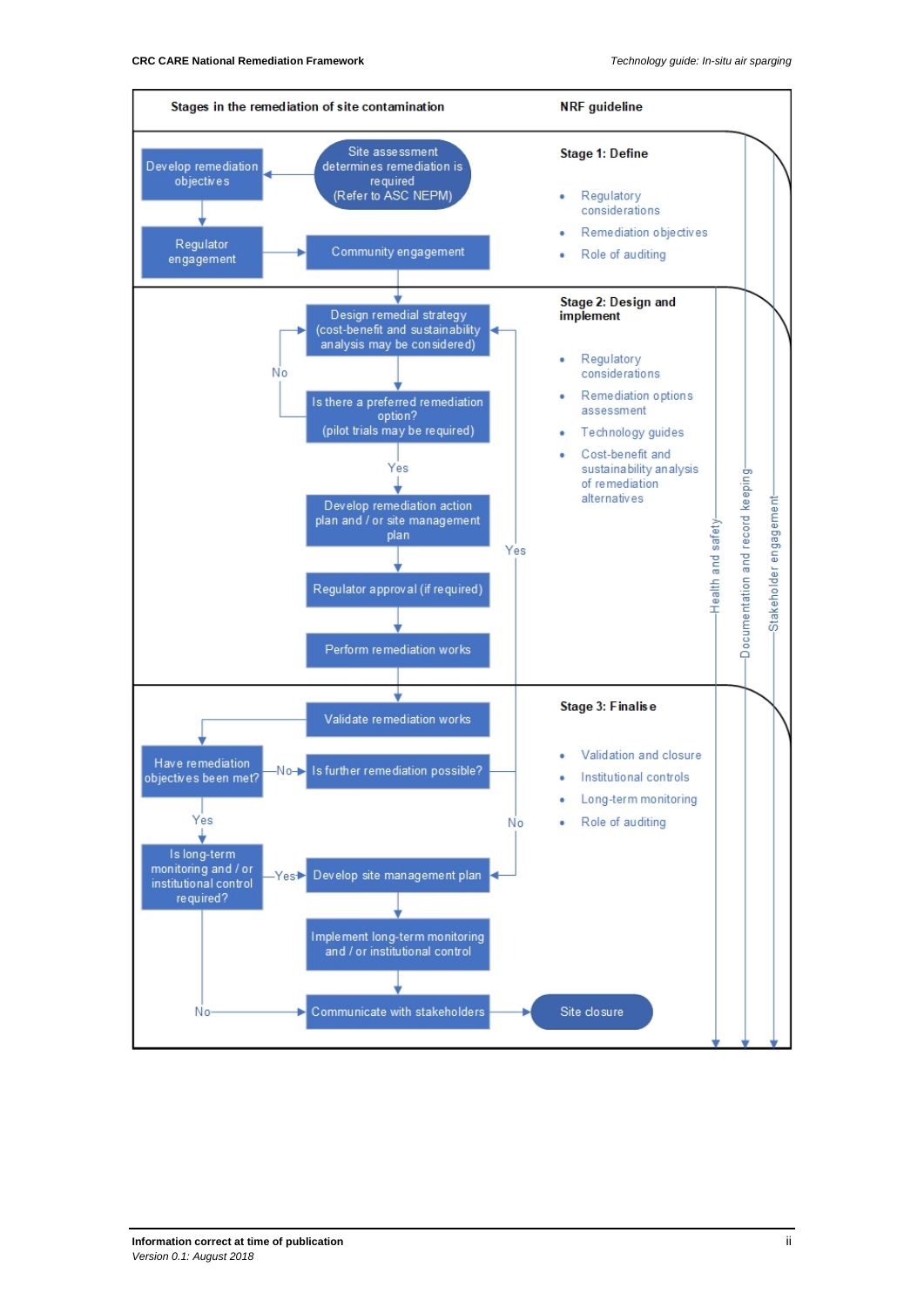### <span id="page-3-0"></span>**Executive summary**

IAS is a process where air is injected directly into the saturated subsurface to:

- Volatilise contaminants from the liquid phase to the vapour phase for treatment and/or removal in the unsaturated zone; and
- Biodegrade contaminants in the saturated and unsaturated zone via stimulation by the introduction of oxygen (atmospheric).

Generally, volatilisation dominates when IAS systems are first initiated, and, for aerobically degradable compounds, biodegradation may dominate in later phases of treatment. Volatilised contaminants may also be biodegraded in the unsaturated zone or may be extracted via a coupled soil vapour extraction (SVE) system and treated or discharged, extending the applicability of SVE to saturated soils and groundwater through physical removal of volatilised groundwater contaminants.

Historically, IAS has been applied to:

- Treat immiscible contaminant source zones at or below the capillary fringe;
- Remediate dissolved contaminant plumes; and
- Provide barriers to prevent dissolved contaminant plume migration (plume containment).

IAS is a mature technology and its use has increased rapidly since the early 1990s. It is a relatively easy technology to implement, it is well known to regulatory agencies, and the equipment necessary for IAS is generally inexpensive and easily obtained.

The viability of in-situ air sparging as a potential remediation option often will ultimately depend on the following site-specific considerations:

- Whether air sparging will significantly reduce the risk posed by the contamination, or will significantly reduce the time over which the risk will be reduced to an acceptable level;
- Whether the contaminant is sufficiently volatile;
- Whether sparging will achieve the required outcome given the uniformity and permeability of the local geology, and distribution, concentration and extent of the contaminant; and
- Whether the presence of air will be helpful in encouraging oxidation and reduction of the contamination.

The engineering design process has three main components:

- Air injection system;
- Vapour extraction and treatment system; and
- Monitoring network.

The primary lines of evidence for the validation IAS are usually:

- Reduction in contaminant concentration over time or with distance through the reactive zone;
- Analysis of geochemical and biochemical parameters;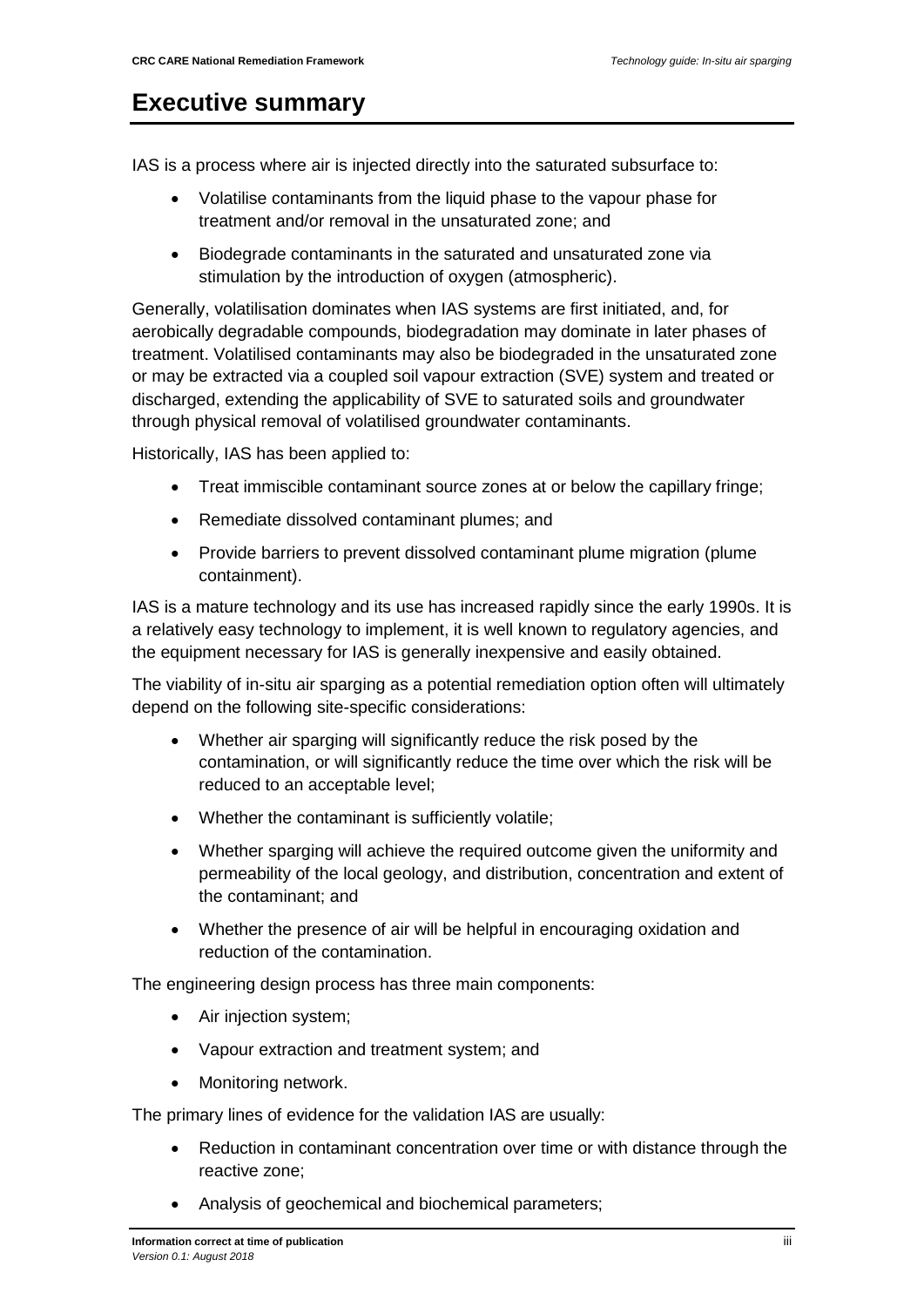- Mass flux or mass discharge from treated materials; and
- Groundwater monitoring to assess whether the plume is diverting around or beneath the system.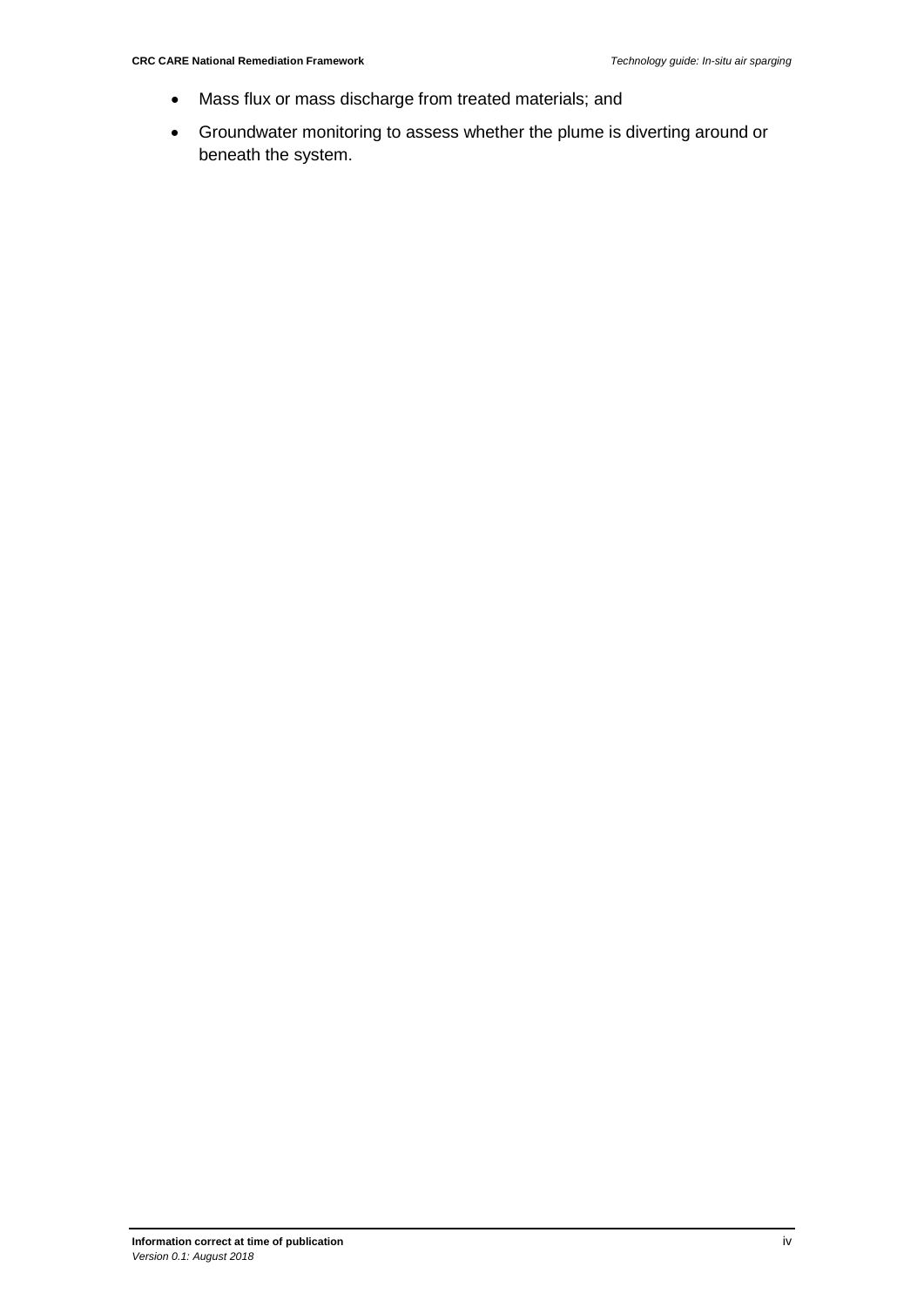## <span id="page-5-0"></span>**Abbreviations**

| <b>BTEX</b>     | Benzene, Toluene, Ethylbenzene and Xylene                                                      |  |  |
|-----------------|------------------------------------------------------------------------------------------------|--|--|
| <b>CRC CARE</b> | Cooperative Research Centre for Contamination<br>Assessment and Remediation of the Environment |  |  |
| <b>DCE</b>      | Dichloroethene                                                                                 |  |  |
| <b>DNAPL</b>    | Dense Non-Aqueous Phase Liquid                                                                 |  |  |
| $\overline{DO}$ | Dissolved Oxygen                                                                               |  |  |
| <b>IAS</b>      | In-Situ Air Sparging                                                                           |  |  |
| <b>LNAPL</b>    | Light Non-Aqueous Phase Liquids                                                                |  |  |
| <b>MTBE</b>     | <b>Methyl Tertiary Butyl Ether</b>                                                             |  |  |
| <b>NAPL</b>     | Non-Aqueous Phase Liquid                                                                       |  |  |
| <b>NRF</b>      | <b>National Remediation Framework</b>                                                          |  |  |
| <b>PCB</b>      | <b>Polychlorinated Biphenyl</b>                                                                |  |  |
| <b>PCE</b>      | Tetrachloroethylene                                                                            |  |  |
| <b>PCP</b>      | Pentachlorophenol                                                                              |  |  |
| pH              | Power of Hydrogen                                                                              |  |  |
| <b>PPE</b>      | Personal Protective Equipment                                                                  |  |  |
| <b>PVC</b>      | Polyvinyl Chloride                                                                             |  |  |
| <b>RAP</b>      | <b>Remediation Action Plan</b>                                                                 |  |  |
| <b>ROI</b>      | Radius of Influence                                                                            |  |  |
| <b>SVE</b>      | Soil Vapour Extraction                                                                         |  |  |
| <b>TCE</b>      | Trichloroethylene                                                                              |  |  |
| <b>VOC</b>      | <b>Volatile Organic Compounds</b>                                                              |  |  |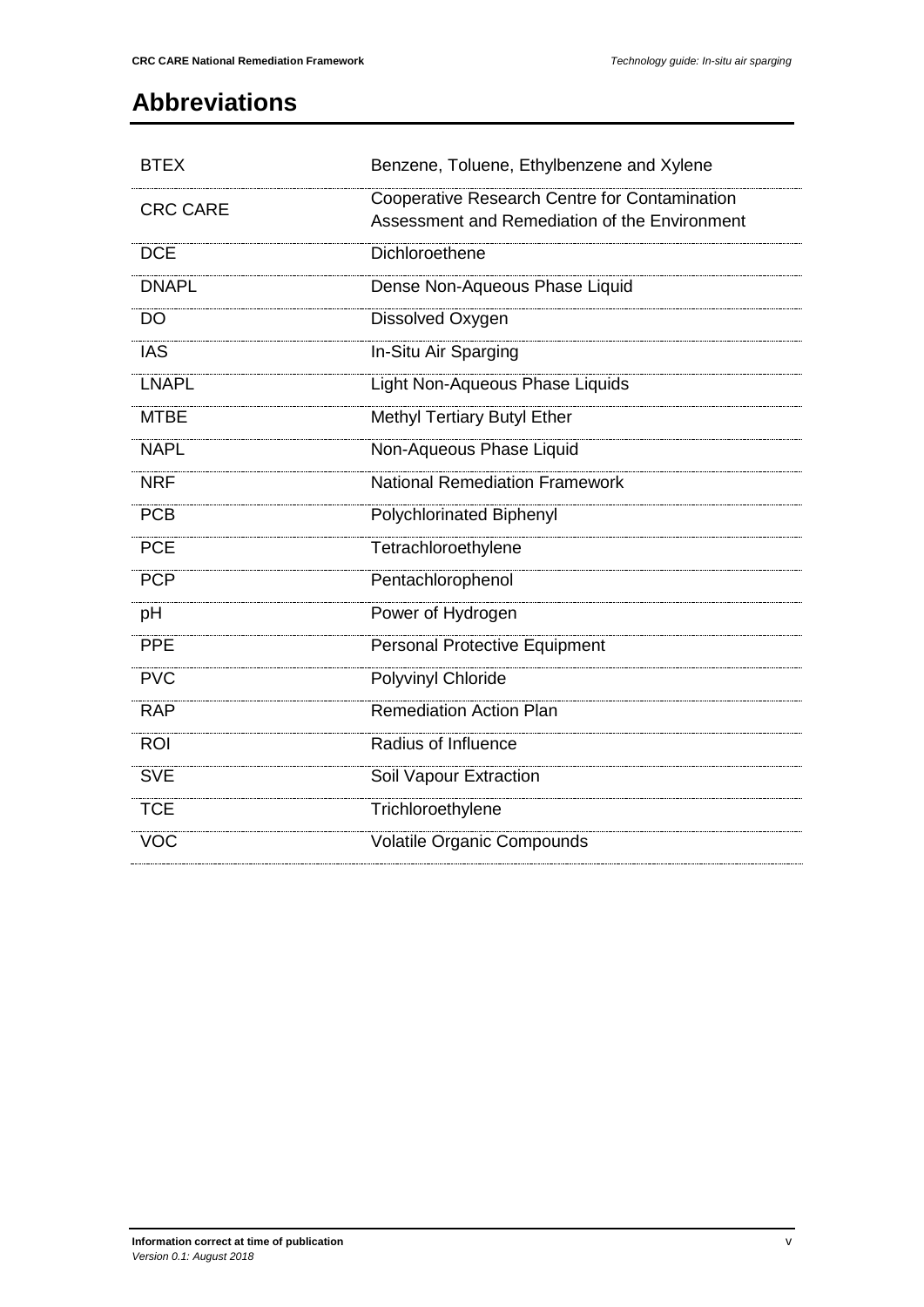## <span id="page-6-0"></span>**Glossary**

| Aerobic               | A process that occurs in the presence of free oxygen.                                                                                                                                                                                                                                                                                                                                            |  |  |  |
|-----------------------|--------------------------------------------------------------------------------------------------------------------------------------------------------------------------------------------------------------------------------------------------------------------------------------------------------------------------------------------------------------------------------------------------|--|--|--|
| Anisotopic            | Physical properties varying in different directions.                                                                                                                                                                                                                                                                                                                                             |  |  |  |
| Aquifer               | An underground layer comprising bedrock,<br>unconsolidated natural material, or fill, that is capable of<br>being permeated permanently or intermittently with<br>groundwater, and that allows the free passage of<br>groundwater through its pore spaces.                                                                                                                                       |  |  |  |
| <b>Baseline</b>       | Historical environmental data, and monitoring data<br>collected from before an activity begins. Depending on<br>the context, 'activity' could mean a particular site use,<br>site development, change in site use, or remediation.                                                                                                                                                               |  |  |  |
| Biodegradation        | The transformation of a substance or chemical by<br>micro- organisms such as bacteria or fungi, resulting in<br>a change in chemical structure mass within the<br>environment.                                                                                                                                                                                                                   |  |  |  |
| Biosparging           | A particular type of air sparging that operates without a<br>vapour collection system, instead relying on<br>biodegradation to remove volatile components                                                                                                                                                                                                                                        |  |  |  |
| Capillary fringe      | The zone of soil immediately above the water table into<br>which groundwater can seep up via capillary action to<br>fill pores.                                                                                                                                                                                                                                                                  |  |  |  |
| Concentration         | The amount of material or agent dissolved or contained<br>in unit quantity in a given medium or system.                                                                                                                                                                                                                                                                                          |  |  |  |
| Conceptual site model | A representation of site-related information including<br>the environmental setting, geological, hydrogeological<br>and soil characteristics together with the nature and<br>distribution of contaminants. Contamination sources,<br>exposure pathways and potentially affected receptors<br>are identified. Presentation is usually graphical or<br>tabular with accompanying explanatory text. |  |  |  |
| Confined aquifer      | An aquifer that is overlain (confined) by an<br>impermeable rock layer.                                                                                                                                                                                                                                                                                                                          |  |  |  |
| Contaminant           | Any chemical existing in the environment above<br>background levels and representing, or potentially<br>representing, an adverse health or environment risk.                                                                                                                                                                                                                                     |  |  |  |
| Contaminated site     | A site that is affected by substances that occur at<br>concentrations above background or local levels and<br>which are likely to pose an immediate or long-term risk<br>to human health and/or the environment. It is not<br>necessary for the boundaries of the contaminated site<br>to correspond to the legal ownership boundaries.                                                          |  |  |  |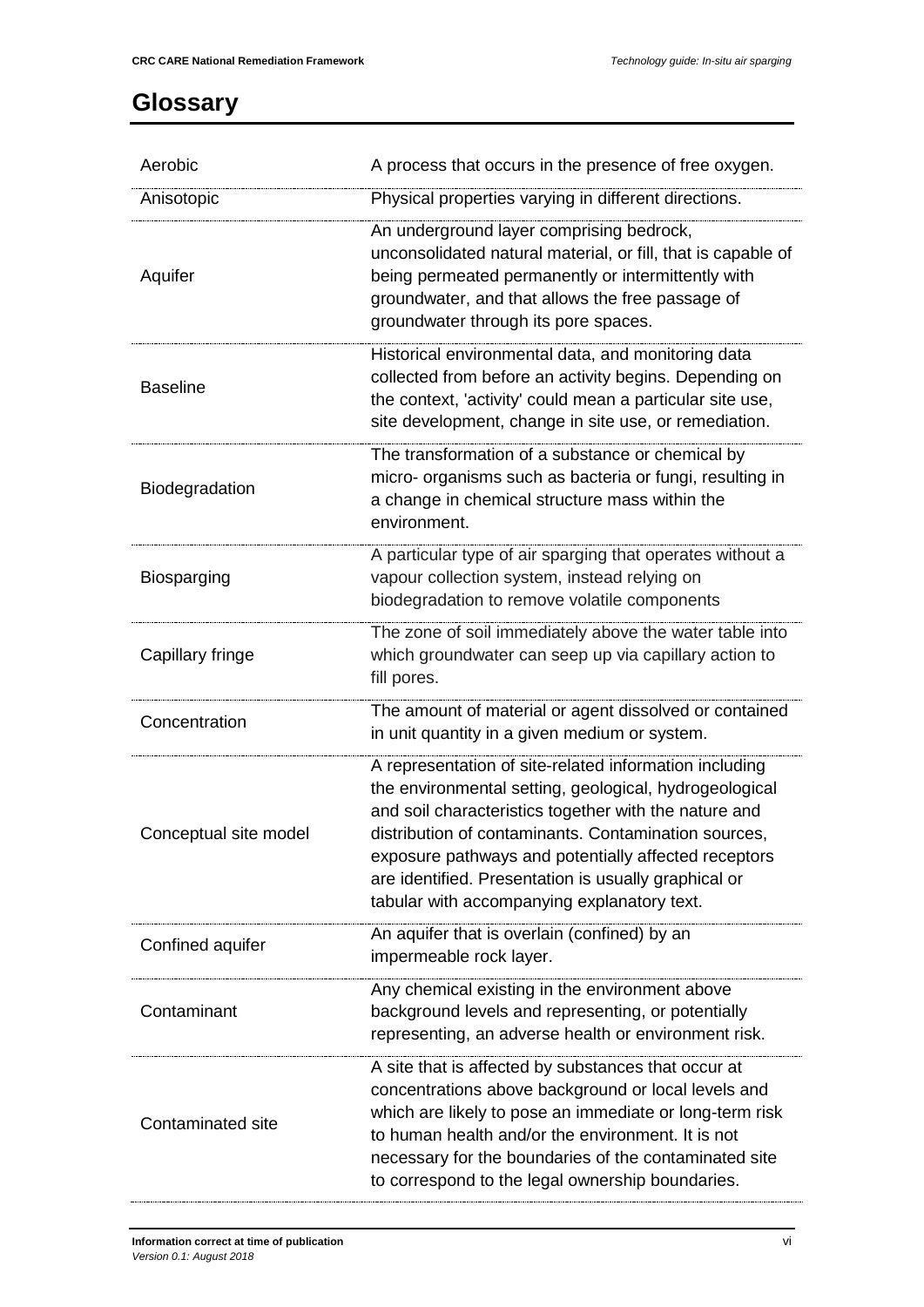| Contamination                                    | The presence of a substance at a concentration above<br>background or local levels that represents, or potentially<br>represents, a risk to human health and/or the<br>environment.                                                                                                                                                                                                                                                        |  |  |  |  |
|--------------------------------------------------|--------------------------------------------------------------------------------------------------------------------------------------------------------------------------------------------------------------------------------------------------------------------------------------------------------------------------------------------------------------------------------------------------------------------------------------------|--|--|--|--|
| Dewatering                                       | Active pumping of water at a sufficiently high rate to<br>temporarily remove water from the strata. Used both in<br>reference to surface water (to dewater an excavation)<br>and groundwater (to dewater a water bearning zone).                                                                                                                                                                                                           |  |  |  |  |
| Environment(al) protection<br>authority / agency | The government agency in each state or territory that<br>has responsibility for the enforcement of various<br>jurisdictional environmental legislation, including some<br>regulation of contaminated land.                                                                                                                                                                                                                                 |  |  |  |  |
| Groundwater                                      | Water stored in the pores and crevices of the material<br>below the land surface, including soil, rock and fill<br>material.                                                                                                                                                                                                                                                                                                               |  |  |  |  |
| In-situ air sparging                             | The process by which air is injected directly into the<br>saturated subsurface to volatilise contaminants from the<br>liquid phase to the vapour phase for treatment and/or<br>removal in the unsaturated zone, and to biodegrade<br>contaminants in the saturated and unsaturated zone via<br>stimulation by the introduction of oxygen.                                                                                                  |  |  |  |  |
| Non-volatile                                     | A chemical that remains a solid above 260°C.                                                                                                                                                                                                                                                                                                                                                                                               |  |  |  |  |
| Practitioner                                     | Those in the private sector professionally engaged in<br>the assessment, remediation or management of site<br>contamination.                                                                                                                                                                                                                                                                                                               |  |  |  |  |
| Proponent                                        | A person who is legally authorised to make decisions<br>about a site. The proponent may be a site owner or<br>occupier or their representative.                                                                                                                                                                                                                                                                                            |  |  |  |  |
| Radius of influence                              | The radial distance from the treatment location to the<br>point where there is no discernable treatment occurring.                                                                                                                                                                                                                                                                                                                         |  |  |  |  |
| Remediation                                      | An action designed to deliberately break the source-<br>pathway-receptor linkage in order to reduce the risk to<br>human health and/or the environment to an acceptable<br>level.                                                                                                                                                                                                                                                          |  |  |  |  |
| <b>Risk</b>                                      | The probability that in a certain timeframe an adverse<br>outcome will occur in a person, a group of people,<br>plants, animals and/or the ecology of a specified area<br>that is exposed to a particular dose or concentration of<br>a specified substance, i.e. it depends on both the level<br>of toxicity of the substance and the level of exposure.<br>'Risk' differs from 'hazard' primarily because risk<br>considers probability. |  |  |  |  |
| Semi-volatile                                    | A chemical that evaporates between 240-260°C                                                                                                                                                                                                                                                                                                                                                                                               |  |  |  |  |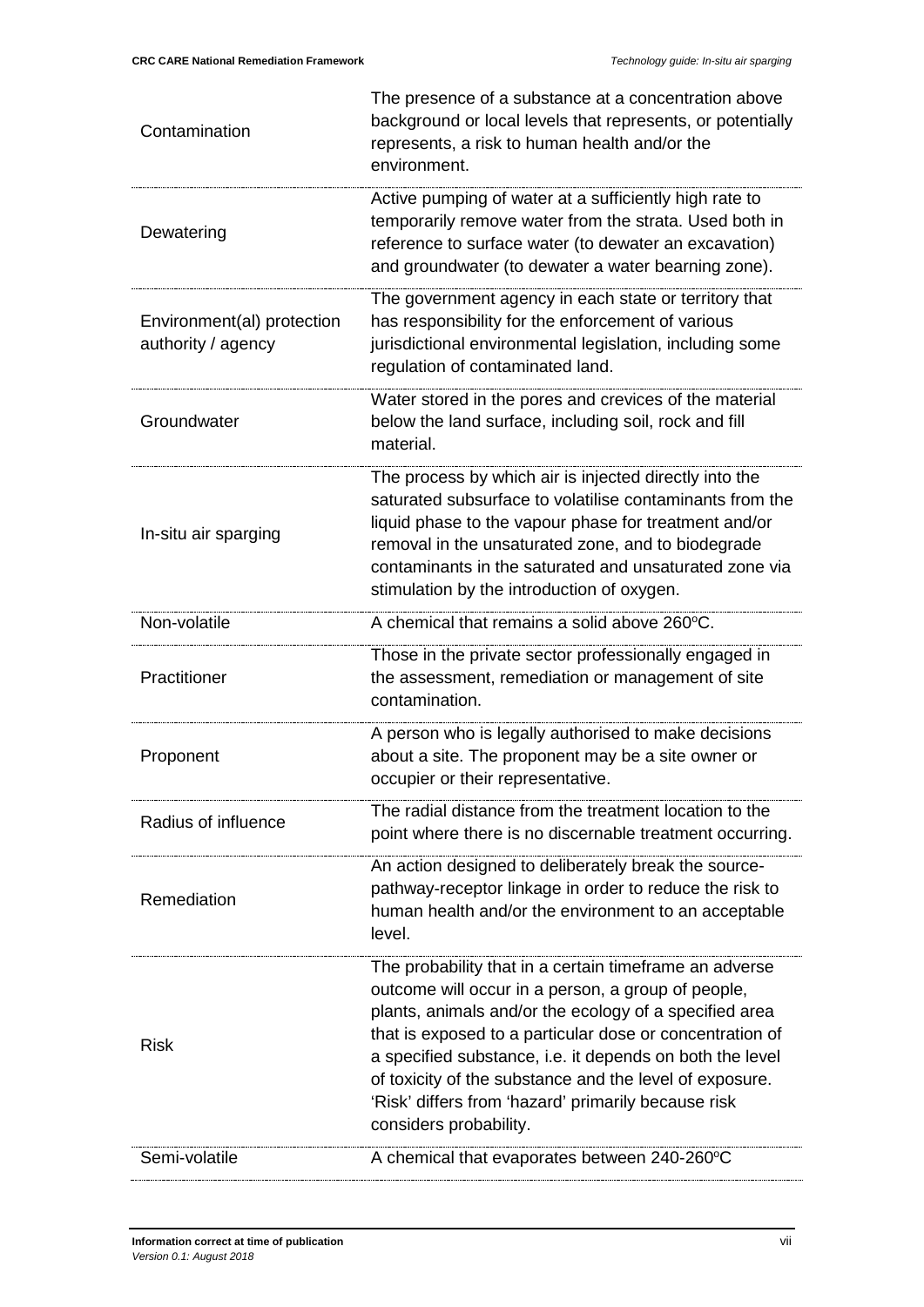| <b>Site</b>                 | A parcel of land (including ground and surface water)<br>being assessed for contamination, as identified on a<br>map by parameters including Lot and Plan number(s)<br>and street address. It is not necessary for the site<br>boundary to correspond to the Lot and Plan boundary,<br>however it commonly does. |
|-----------------------------|------------------------------------------------------------------------------------------------------------------------------------------------------------------------------------------------------------------------------------------------------------------------------------------------------------------|
| Smear zone                  | The area where hydrocarbons in the soil have been<br>smeared across the soil as the water table has<br>fluctuated between historic high and low elevations.                                                                                                                                                      |
| <b>Treatability studies</b> | A series of tests designed to ascertain the suitability of<br>the treatment for the contaminants under the site<br>conditions                                                                                                                                                                                    |
| Vapour phase                | The portion of the contaminant held within the matrix as<br>a gas, or vapour. Chemicals in the vapour phase can<br>be condensed to a liquid by increasing pressure without<br>reducing the temperature.                                                                                                          |
| Volatile                    | A chemical that evaporates between 50-100°C.                                                                                                                                                                                                                                                                     |
| Volatile organic compound   | Organic chemical compounds whose composition<br>makes it possible for them to evaporate under normal<br>indoor air atmospheric conditions.                                                                                                                                                                       |
| Volatilisation              | The process of a chemical turning from a liquid to a<br>gas, or vapourising.                                                                                                                                                                                                                                     |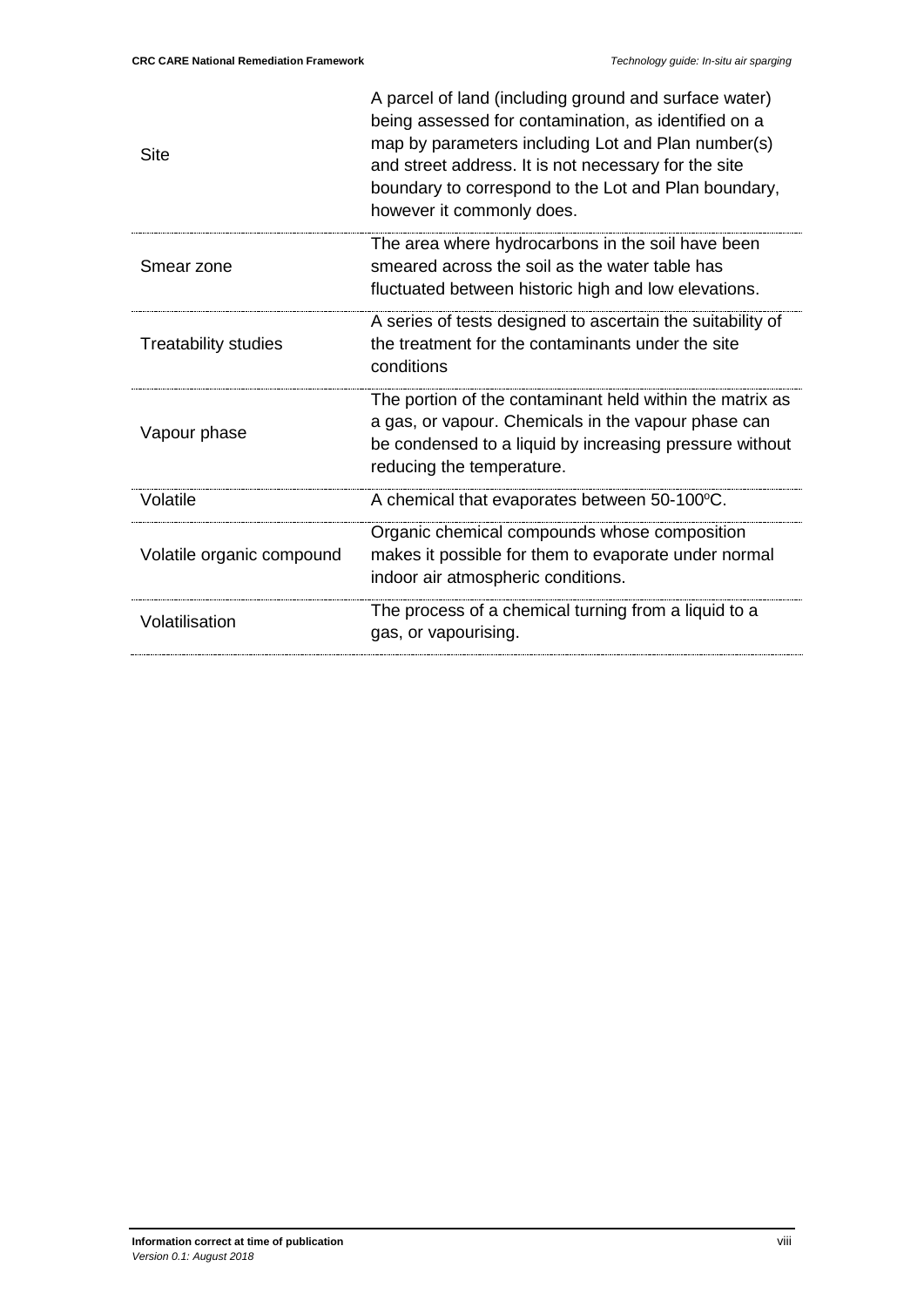### <span id="page-9-0"></span>**Measurements**

| Unit or symbol | <b>Expansion</b>                |
|----------------|---------------------------------|
| $\%$           | Percent                         |
| $1x10^{-4}$    | 0.0001                          |
| cm/s           | Centimetres per second          |
| kg             | Kilogram                        |
| m              | Metre                           |
| $m^3/m$ in     | Cubic meters per minute         |
| mg/L           | Milligram per litre             |
| mm             | Millimetre                      |
| ppmy           | Parts per million in the vapour |

# <span id="page-9-1"></span>**Chemical symbols, formulae and abbreviations**

| <b>Symbol or abbreviation</b> | <b>Meaning or expansion</b> |
|-------------------------------|-----------------------------|
|                               | Ferrous oxide, FeO          |
|                               | Sulphur hexafluoride        |
|                               |                             |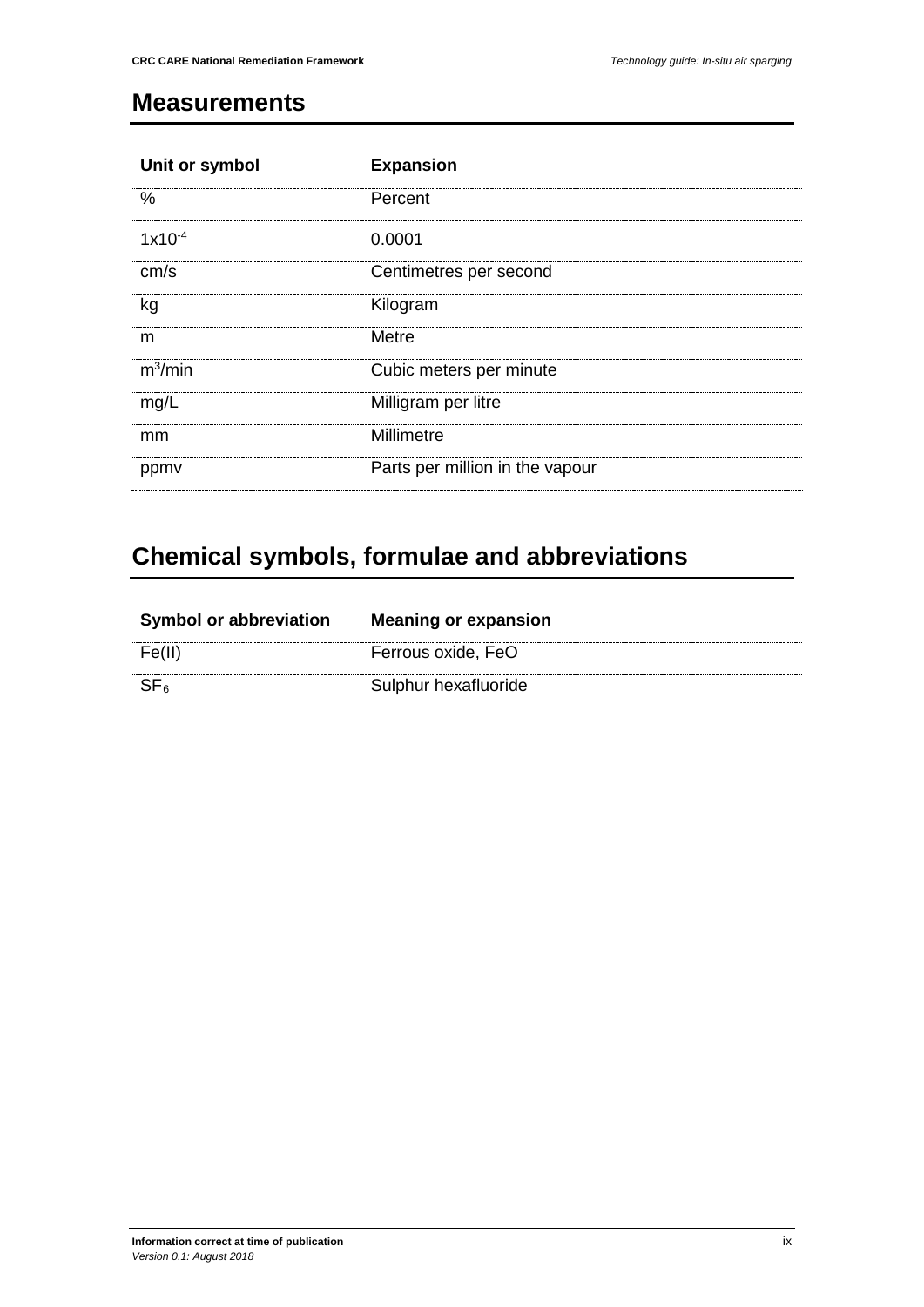### **Table of contents**

| <b>National remediation framework</b>                           | Error! Bookmark not defined. |  |  |  |
|-----------------------------------------------------------------|------------------------------|--|--|--|
| <b>Executive summary</b>                                        | iii.                         |  |  |  |
| <b>Abbreviations</b>                                            | $\mathbf v$                  |  |  |  |
| Glossary                                                        | vi                           |  |  |  |
| <b>Measurements</b>                                             | iх                           |  |  |  |
| Chemical symbols, formulae and abbreviations                    | ix                           |  |  |  |
| 1. Introduction                                                 | 11                           |  |  |  |
| 2. Technology description and application                       | 12                           |  |  |  |
| 3. Feasibility assessment                                       | 18                           |  |  |  |
| 3.1 Data requirements                                           | 21                           |  |  |  |
| 3.2 Treatable contaminants                                      | 22                           |  |  |  |
| 4. Treatability studies                                         | 23                           |  |  |  |
| 4.1 Equipment                                                   | 24                           |  |  |  |
| 4.2 Injection and monitoring well                               | 25                           |  |  |  |
| 4.3 Baseline sampling                                           | 25                           |  |  |  |
| 4.4 Air injection flow rate and injection pressure              | 25                           |  |  |  |
| 4.5 Groundwater pressure measurements during IAS start and stop | 25                           |  |  |  |
| 4.6 Tracer test to assess recovery                              | 26                           |  |  |  |
| 4.7 Dissolved oxygen monitoring                                 | 27                           |  |  |  |
| 4.8 Field observations                                          | 27                           |  |  |  |
| 5. Operational System                                           | 28                           |  |  |  |
| 5.1 Design                                                      | 28                           |  |  |  |
| 5.2 Air injection system                                        | 29                           |  |  |  |
| 5.3 Operation                                                   | 32                           |  |  |  |
| 5.4 Performance monitoring                                      | 32                           |  |  |  |
| 6. Validation                                                   |                              |  |  |  |
| 7. Health and safety                                            |                              |  |  |  |
| Appendix A - Case studies                                       | 38                           |  |  |  |
| <b>Appendix B - References</b><br>39                            |                              |  |  |  |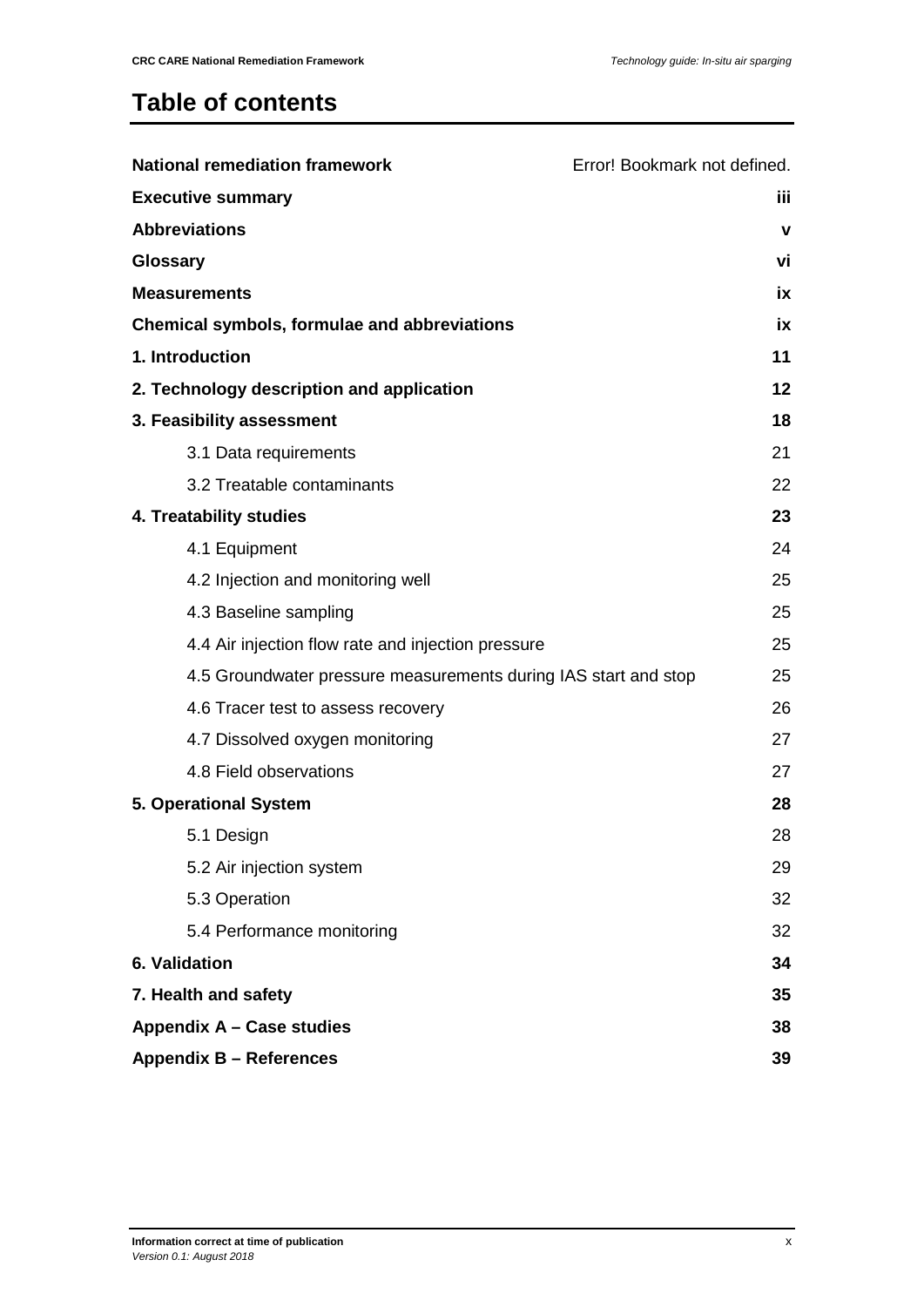## <span id="page-11-0"></span>**1. Introduction**

The purpose of this guideline is to provide information on in-situ air sparging (IAS) as a treatment technology for the remediation of contaminated sites to assist with selection of remediation options. The document contains information to inform remediation planning and aid compilation of a remediation action plan (RAP).

This guidance is primarily intended to be utilised by remediation practitioners and those reviewing practitioner's work, however it can be utilised by other stakeholders within the contaminated sites industry, including site owners, proponents of works, and the community.

IAS is one of many technologies available for contamination remediation, and other technologies may be more appropriate. It is assumed that the information presented within will be used in a remediation options assessment to identify and select the preferred technologies for more detailed evaluation. This guideline provides information for both initial options screening and more detailed technology evaluation. This guideline does not provide detailed information on the design of IAS systems as this is a complex undertaking and should be carried out by appropriately qualified and experienced practitioners. Readers are directed to the NRF *Guideline on performing remediation options assessment* for detailed advice on assessing remediation options. In addition, the remediation objectives, particularly the required quality of the soil after treatment, are a critical matter and it is assumed that these have been determined and considered in the remediation options assessment and selection process. Readers are directed to the NRF *Guideline on establishing remediation objectives* for more detailed advice.

References to case studies are provided in **Appendix A**.

A number of sources of information were reviewed during the formulation of this document to compile information on potential technologies. These are listed in references, and provide an important resource to readers.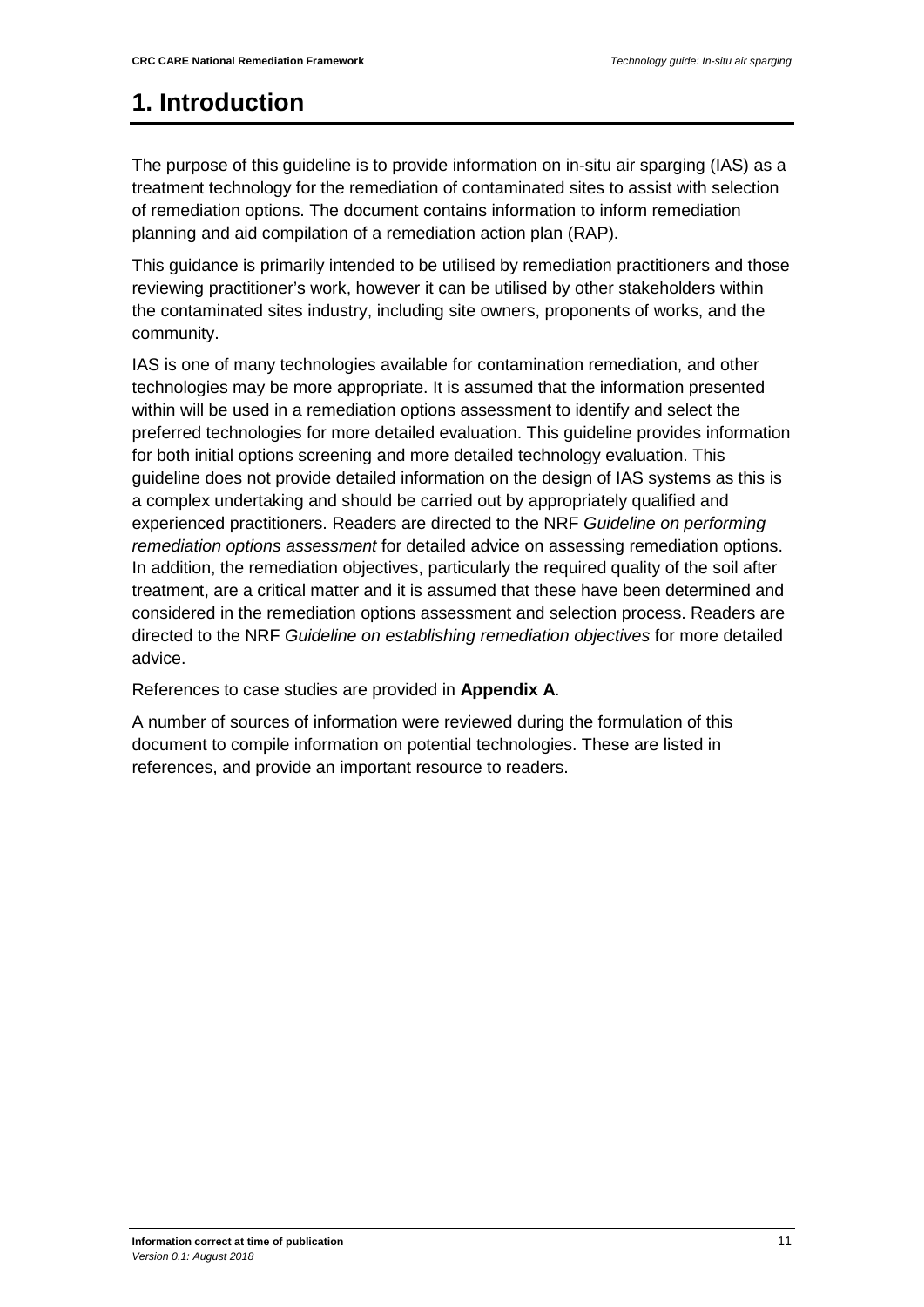### <span id="page-12-0"></span>**2. Technology description and application**

IAS is a process where air is injected directly into the saturated subsurface to:

- Volatilise contaminants from the liquid phase to the vapour phase for treatment and/or removal in the unsaturated zone; and
- Biodegrade contaminants in the saturated and unsaturated zone via stimulation by the introduction of oxygen (atmospheric).

Generally, volatilisation dominates when IAS systems are first initiated, and, for aerobically degradable compounds, biodegradation may dominate in later phases of treatment. Volatilised contaminants may also be biodegraded in the unsaturated zone or may be extracted via a coupled soil vapour extraction (SVE) system and treated or discharged, extending the applicability of SVE to saturated soils and groundwater through physical removal of volatilised groundwater contaminants. For more detailed information on SVE, readers are directed to the NRF *Technology guide: Soil vapour remediation*.

Historically, IAS has been applied to:

- Treat immiscible contaminant source zones at or below the capillary fringe;
- Remediate dissolved contaminant plumes; and
- Provide barriers to prevent dissolved contaminant plume migration (plume containment).

IAS is a mature technology and its use has increased rapidly since the early 1990s. It is a relatively easy technology to implement, it is well known to regulatory agencies, and the equipment necessary for IAS is generally inexpensive and easily obtained.

Figure 1 is a schematic illustration of the basic elements of an IAS system.



**Figure 1: General design elements of an In-Situ Air Sparging System**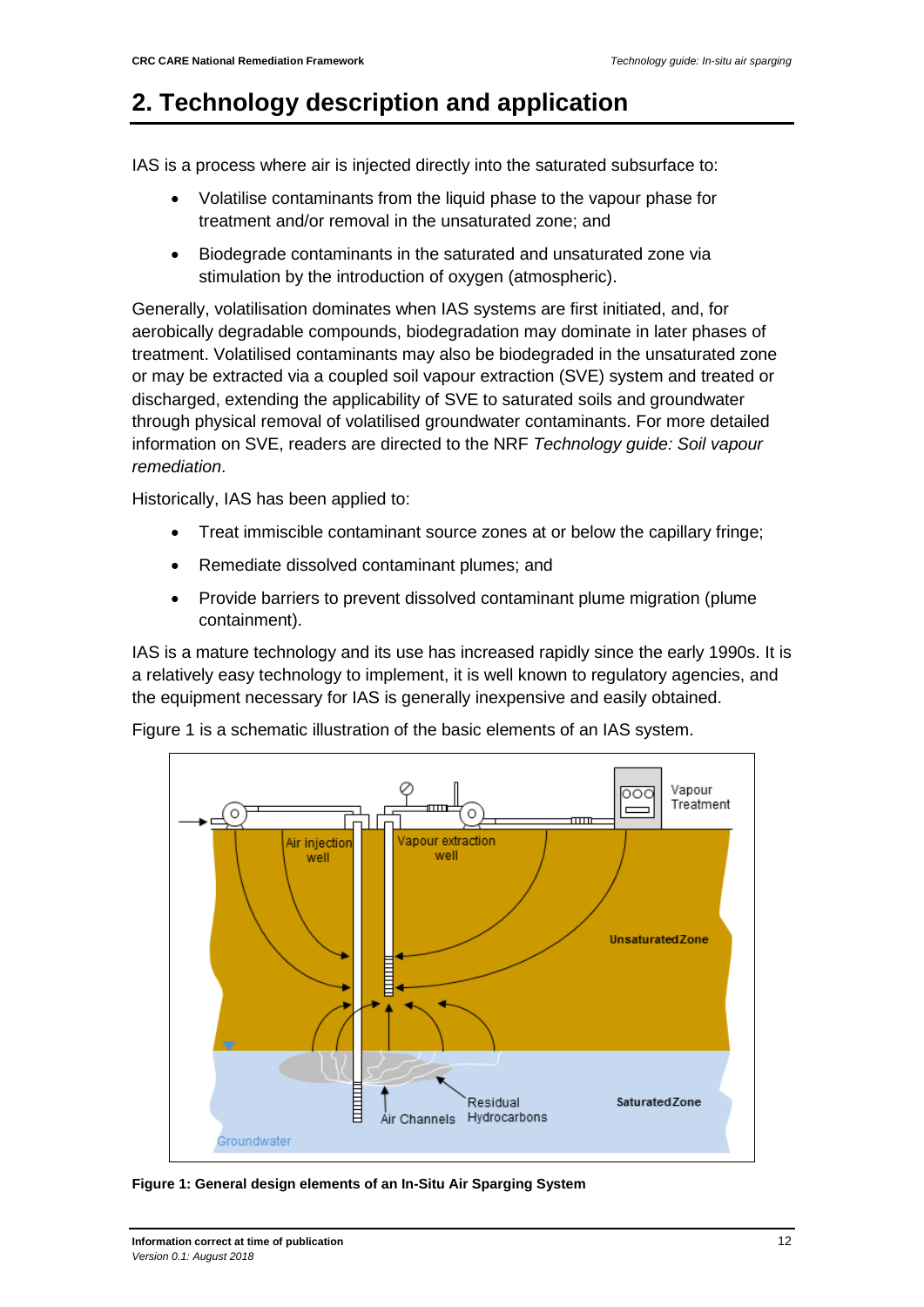Other variations on the basic air sparging system can be used to increase volatilisation or stimulate biodegradation; these include:

- Soil heating.
- Injection of heated air.
- Injection of steam.
- Injection of other gases (e.g. oxygen, hydrogen, propane).
- Nutrient amendments (in vapour phase, e.g. nitrogen).
- Air Sparging Design

Figure 2 is a flowchart illustrating the steps involved in assessing and implementing IAS as a remediation technology. This flow chart was based on a review of pre-2000 IAS projects in the US within Leeson et al (2002).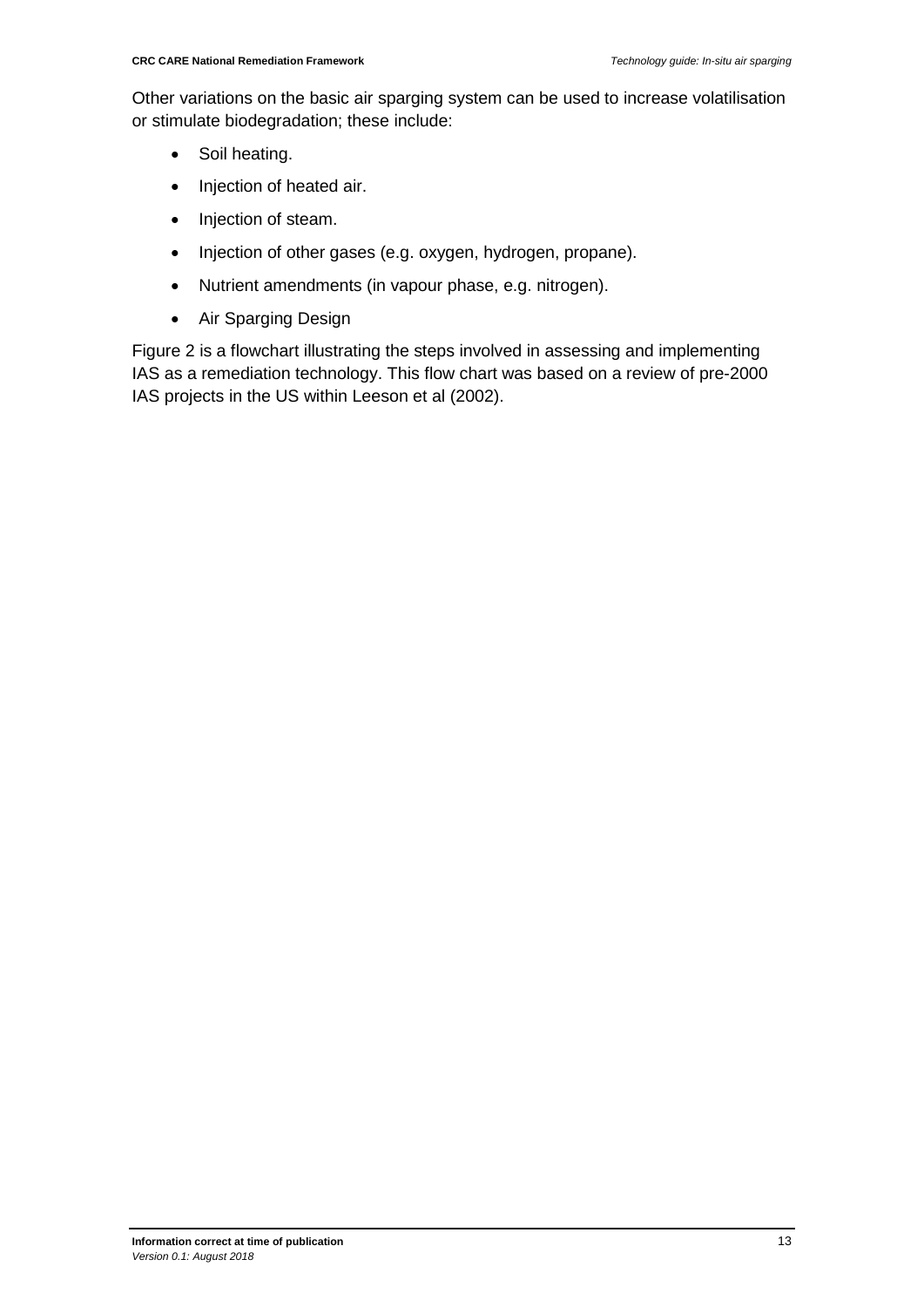

**Figure 2: Sequence of activities during implementation of air sparging, from Leeson et al (2002)**

It is important to note that the use of sulphur hexafluoride  $(SF_6)$  for gas distribution tests may not be acceptable under some regulatory frameworks as it is a potent greenhouse gas. However, only very small amounts are used. Readers are directed to the NRF *Guideline on regulatory considerations* for more information.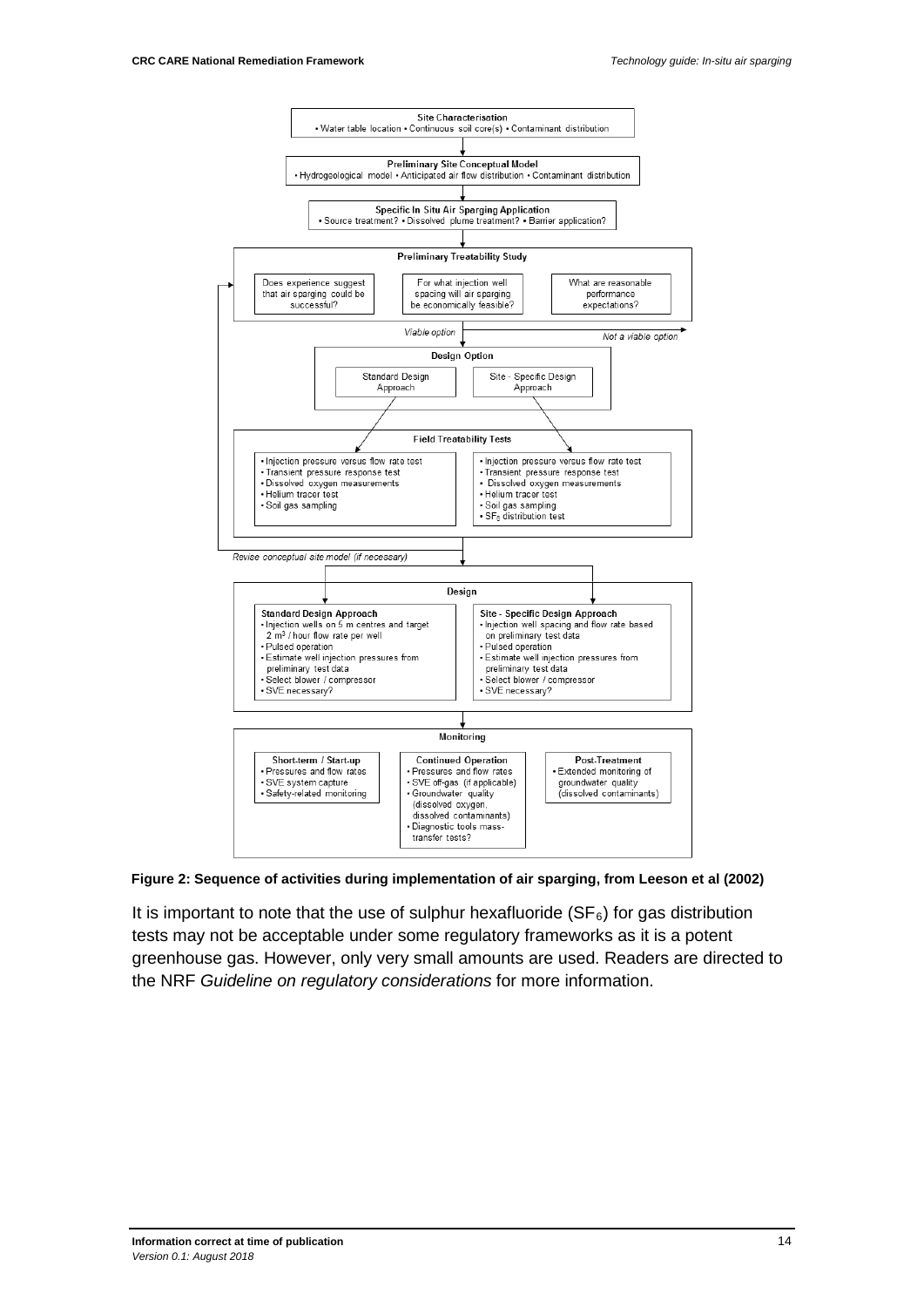

**Figure 3: The effect of soil heterogeneity on injected air distribution, from NAVFAC (2001)** 

The advantages and disadvantages of IAS are presented in Table 1 below.

|  |  | Table 1: Advantages and disadvantages of IAS. |  |
|--|--|-----------------------------------------------|--|
|--|--|-----------------------------------------------|--|

| <b>Advantages</b> |                                                                                                                                                                |           | <b>Disadvantages</b>                                                                                                                                                                                                                                                                                      |  |
|-------------------|----------------------------------------------------------------------------------------------------------------------------------------------------------------|-----------|-----------------------------------------------------------------------------------------------------------------------------------------------------------------------------------------------------------------------------------------------------------------------------------------------------------|--|
|                   | Mature technology,<br>relatively easy technology<br>to implement; well known to<br>regulatory agencies; and<br>the equipment necessary<br>for IAS is generally | $\bullet$ | Might not be appropriate if light non-aqueous<br>phase liquid (LNAPL) is present (LNAPL may<br>need to be removed prior to air sparging),<br>although trials have shown IAS to be effective for<br>treatment of weathered non-aqueous phase liquid<br>(NAPL).                                             |  |
|                   | inexpensive and easily<br>obtained.<br>Implemented with minimal                                                                                                |           | Cannot be used for treatment of confined<br>aquifers, as air is unable to carry vapours into the<br>unsaturated zone for removal.                                                                                                                                                                         |  |
|                   | disturbance to site<br>operations.<br>Short treatment times<br>(usually less than 1 to 3<br>years under optimal<br>conditions).                                |           | Stratified soils may cause air sparging to be<br>ineffective. Fine-grained, low-permeability soils<br>limit air flow through groundwater and in the<br>unsaturated zone. Where the lithological profile<br>includes a low-permeability layer overlying the<br>aquifer, the vapour stream may be prevented |  |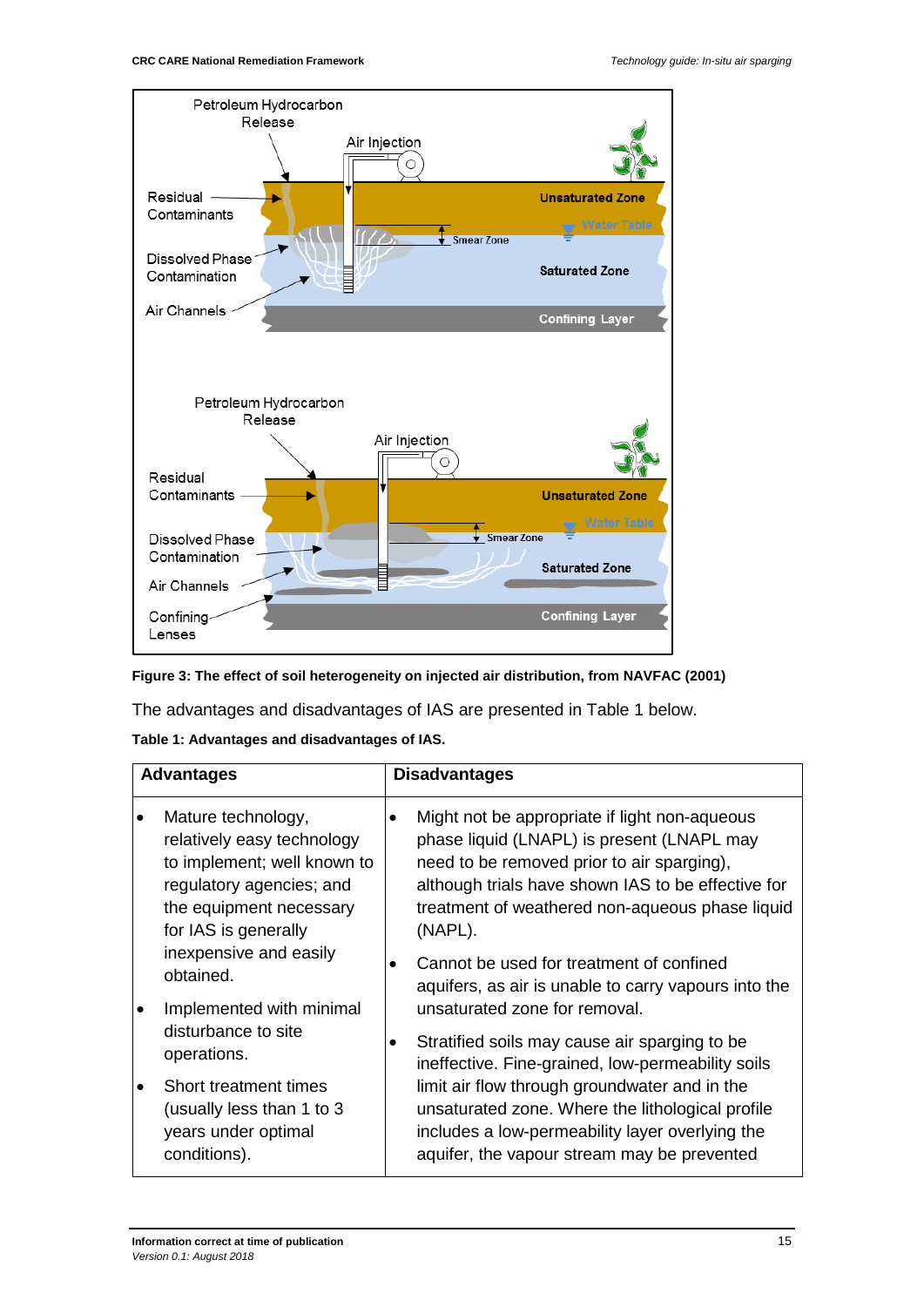| <b>Advantages</b> |                                                                                                                                                                                                                | <b>Disadvantages</b>   |                                                                                                                                                                                                                                                                                                                                                                                                                                                                               |  |
|-------------------|----------------------------------------------------------------------------------------------------------------------------------------------------------------------------------------------------------------|------------------------|-------------------------------------------------------------------------------------------------------------------------------------------------------------------------------------------------------------------------------------------------------------------------------------------------------------------------------------------------------------------------------------------------------------------------------------------------------------------------------|--|
| $\bullet$<br>٠    | Requires no removal,<br>treatment, storage, or<br>discharge considerations<br>for groundwater.<br>Can enhance removal by                                                                                       | $\bullet$              | from being effectively captured by vapour<br>extraction wells.<br>Some interactions among complex chemical,<br>physical, and biological processes are not well<br>understood.                                                                                                                                                                                                                                                                                                 |  |
| ٠                 | SVE.<br>It is possible that existing<br>monitoring wells can be<br>used for air sparging<br>(depending on the well<br>screening as the response<br>zone would need to be<br>located below the water<br>table). | $\bullet$<br>$\bullet$ | Lack of field and laboratory data to support<br>design considerations.<br>Potential for inducing vapour intrusion to<br>subsurface confined spaces present at or near<br>the site. Potentially dangerous constituent<br>concentrations could accumulate in basements<br>unless a vapour extraction system is used to<br>control vapour migration.                                                                                                                             |  |
| $\bullet$         | Contaminants desorb more<br>readily into the gas phase<br>than into groundwater.                                                                                                                               | ٠                      | Requires detailed treatability testing and<br>monitoring to ensure vapour control and limit<br>migration.                                                                                                                                                                                                                                                                                                                                                                     |  |
| $\bullet$         | Air sparging can be used to<br>treat contamination in the<br>capillary fringe and/or below<br>the water table (in contrast<br>to SVE techniques).                                                              | ٠<br>٠                 | Contaminants that form complexes with the soil<br>matrix, decreasing volatilisation rates.<br>Heterogeneous soils, which may cause<br>channelling (preferential movement of air through<br>high conductivity layers or preferential migration<br>pathways such as tree roots or service trenches,                                                                                                                                                                             |  |
| $\bullet$         | Because of the low<br>operation and maintenance<br>costs of this technology, it<br>can be particularly effective<br>when large quantities of<br>groundwater must be<br>treated.                                |                        | and possibly away from the area of<br>contamination) or other complex air flow<br>conditions that may be difficult to predict and/or<br>control.                                                                                                                                                                                                                                                                                                                              |  |
|                   |                                                                                                                                                                                                                |                        | Relatively large saturated thicknesses are<br>required - greater than 2 m of water column is<br>required and depths to groundwater should be<br>greater than 2 m as mounding will result in water<br>rising into the vadose zone and may lead to water<br>being entrained in the SVE system. The length of<br>the saturated thickness and the depth below the<br>water table at which air is injected are factors that<br>determine the area of influence of a sparging well. |  |
|                   |                                                                                                                                                                                                                |                        | Where IAS is applied using a high air injection<br>rate in a barrier sparging formation, this can result<br>in a zone of reduced hydraulic conductivity, and<br>could result in diversion of the plume and a<br>reduction in the effectiveness of treatment.<br>Monitoring and management is required to avoid<br>this.                                                                                                                                                       |  |
|                   |                                                                                                                                                                                                                |                        | Aquifer clogging or plugging may occur when<br>increased iron precipitation or biomass                                                                                                                                                                                                                                                                                                                                                                                        |  |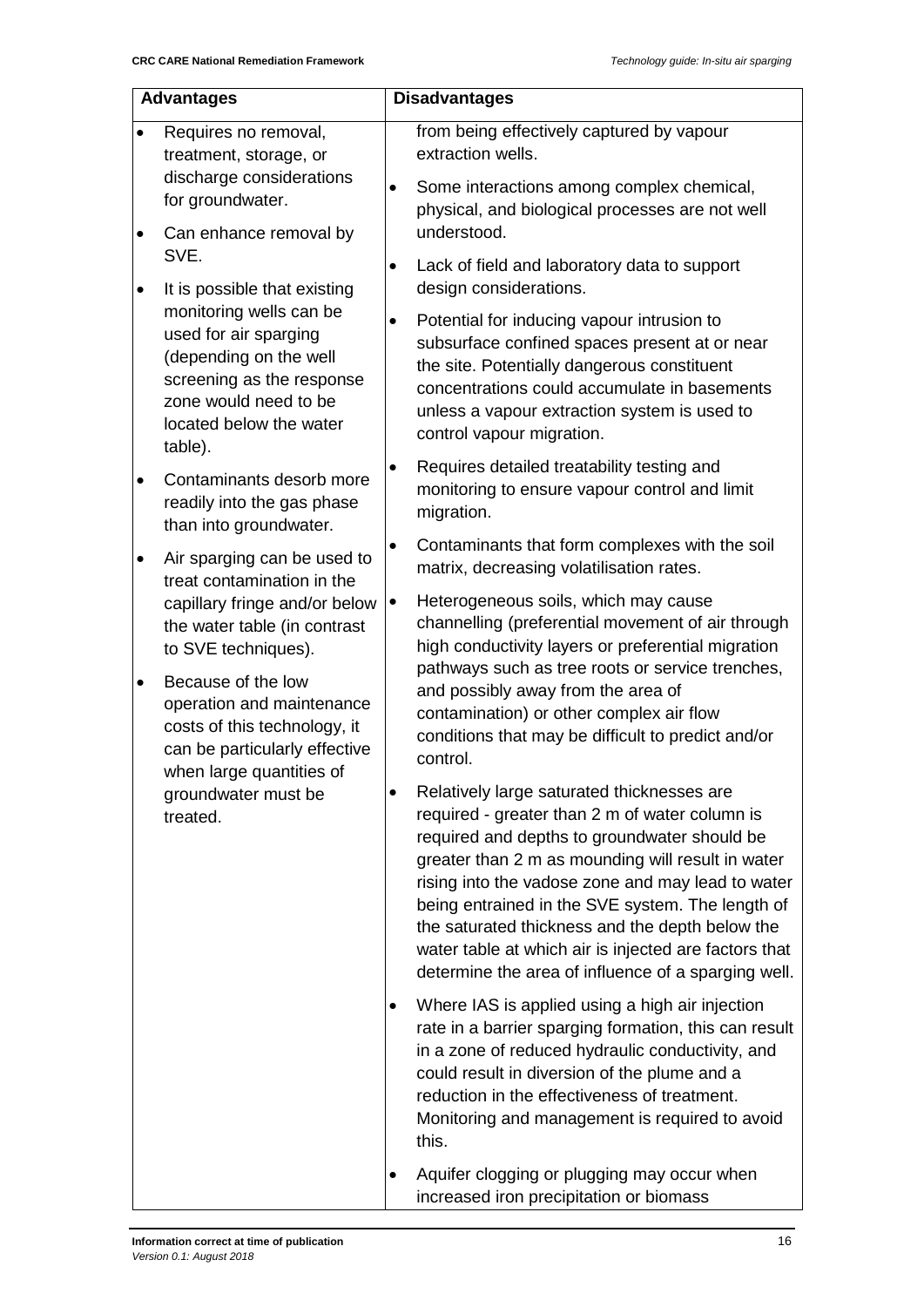| <b>Advantages</b> | <b>Disadvantages</b>                                                        |  |
|-------------------|-----------------------------------------------------------------------------|--|
|                   | accumulation caused by oxygen injection<br>changes aquifer characteristics. |  |
|                   |                                                                             |  |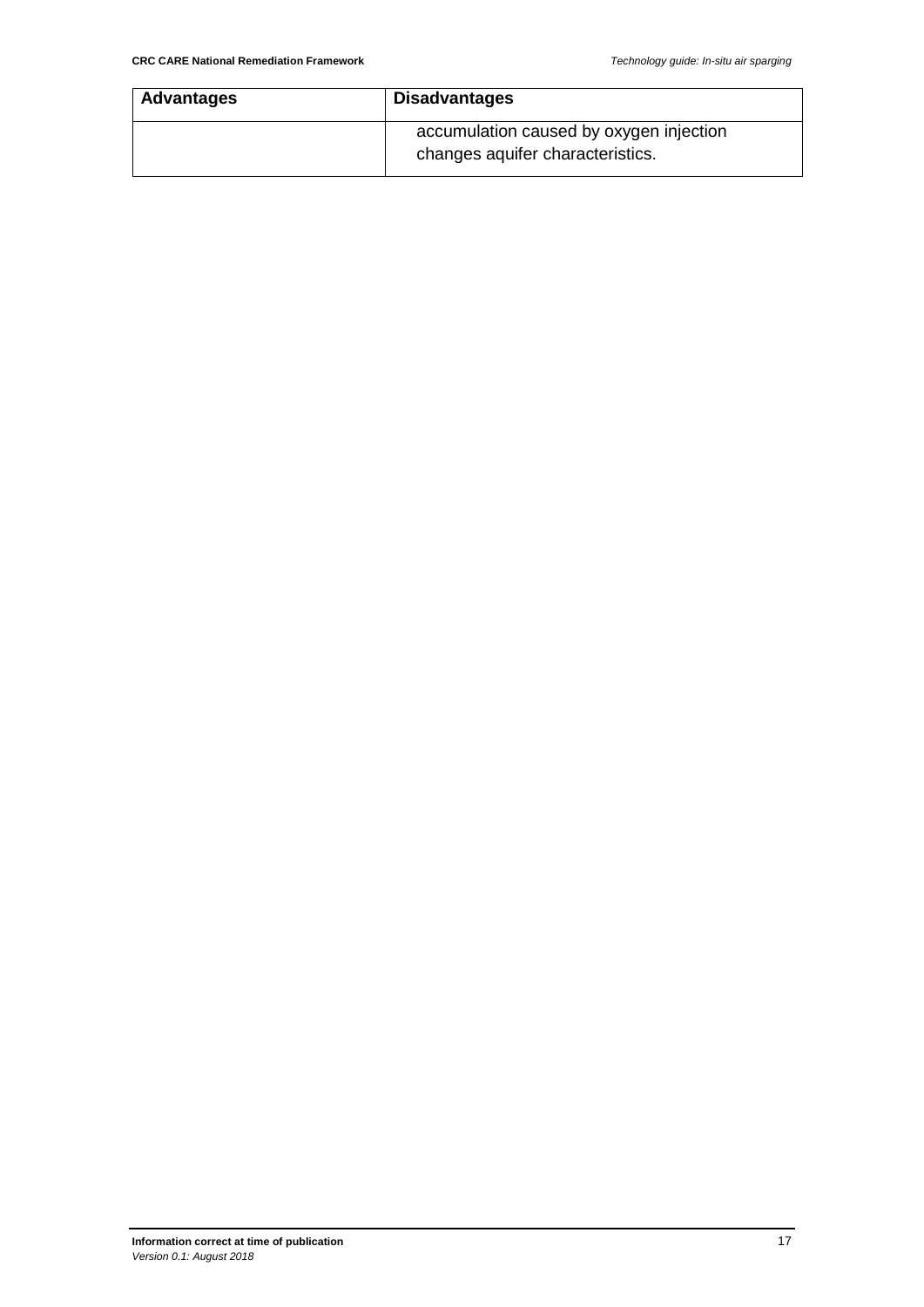### <span id="page-18-0"></span>**3. Feasibility assessment**

The viability of in-situ air sparging as a potential remediation option often will ultimately depend on the following site-specific considerations:

- Whether air sparging will significantly reduce the risk posed by the contamination, or will significantly reduce the time over which the risk will be reduced to an acceptable level;
- Whether the contaminant is sufficiently volatile;
- Whether sparging will achieve the required outcome given the uniformity and permeability of the local geology, and distribution, concentration and extent of the contaminant; and
- Whether the presence of air will be helpful in encouraging oxidation and reduction of the contamination.

Table 2 provides a general summary of these considerations. Secondary considerations include adjacent receptors (infrastructure issues such as power availability, and access including safety and security and the existence of underground services and proximity to active plant and machinery.

| <b>Applicability</b>        | Likely to be<br>effective                                                                                                                                        | <b>Likely to have</b><br>limited<br>effectiveness                                                                                                                                     | Unlikely to be<br>effective                                                                                                                                                                                      |
|-----------------------------|------------------------------------------------------------------------------------------------------------------------------------------------------------------|---------------------------------------------------------------------------------------------------------------------------------------------------------------------------------------|------------------------------------------------------------------------------------------------------------------------------------------------------------------------------------------------------------------|
| Contaminant<br><b>Types</b> | Petrol<br>$\bullet$<br>Aviation fuel<br>$\bullet$<br><b>BTEX</b><br>$\bullet$<br><b>Diesel</b><br>$\bullet$<br>Halogenated<br>$\bullet$<br>Solvents <sup>1</sup> | Acetone<br>$\bullet$<br><b>MTBE</b><br>$\bullet$                                                                                                                                      | <b>Weathered Fuels</b><br>$\bullet$<br><b>Lubricating Oils</b><br>$\bullet$<br><b>Hydraulic Fluids</b><br>$\bullet$<br><b>Dielectric Fluids</b><br>$\bullet$<br>Polychlorinated<br>$\bullet$<br>biphenyls (PCBs) |
| Geology                     | Uniform coarse-<br>$\bullet$<br>grained soils<br>(gravels, sands)<br>Uniform silts<br>$\bullet$                                                                  | Weakly stratified<br>$\bullet$<br>soils<br>Sandy silt<br>$\bullet$<br><b>Gravelly silt</b><br>$\bullet$<br>Highly fractured<br>$\bullet$<br>clay<br>Fractured<br>$\bullet$<br>bedrock | Silt and clay<br>$\bullet$<br>(interbedded)<br>Massive clay<br>$\bullet$<br>Highly organic<br>$\bullet$<br>soils<br><b>Stratified soil</b><br>$\bullet$<br>Confining layers<br>$\bullet$                         |
| Contaminant<br>Phase        | <b>Dissolved</b>                                                                                                                                                 | Adsorbed                                                                                                                                                                              | Separate Phase<br>(NAPL)                                                                                                                                                                                         |

**Table 2 Conditions amenable to IAS**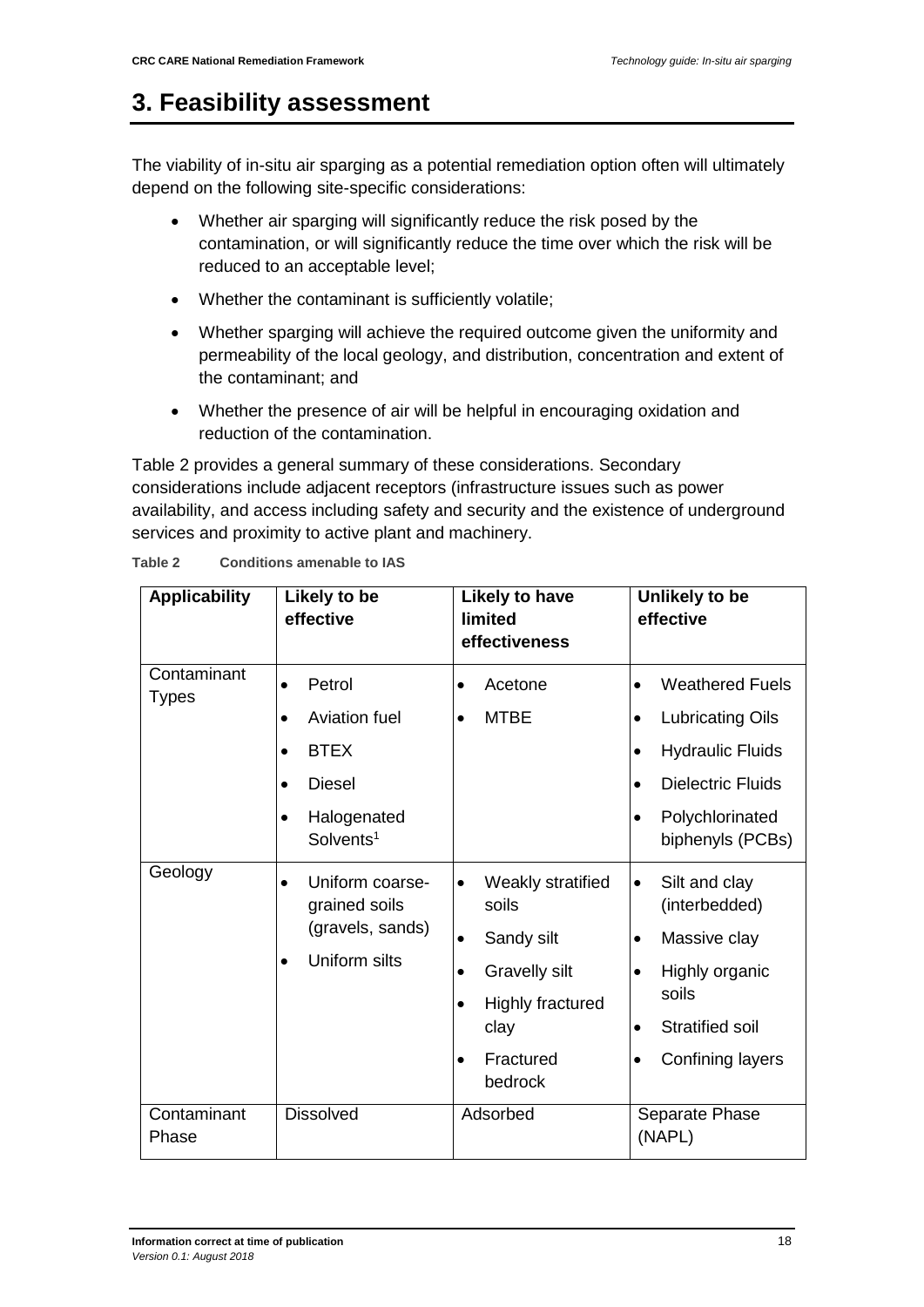| <b>Applicability</b>                         | Likely to be<br>effective                 | Likely to have<br>limited<br>effectiveness | Unlikely to be<br>effective                                      |
|----------------------------------------------|-------------------------------------------|--------------------------------------------|------------------------------------------------------------------|
| Contaminant<br>Location                      | Near water table of<br>unconfined aquifer | Within shallow<br>unconfined aquifer       | Within confined<br>aquifer; near bottom<br>of unconfined aquifer |
| Contaminant<br>Extent                        | Small plumes                              | Moderate sized<br>plumes                   | Large plumes <sup>2</sup>                                        |
| Hydraulic<br>Conductivity<br>$\text{(cm/s)}$ | $>10^{-4}$                                | $10^{-5}$ - 10 <sup>-4</sup>               | $< 10^{-5}$                                                      |
| Aquifer<br>anisotropy                        | Isotropic                                 | Moderate degree of<br>anisotropy           | High degree of<br>anisotropy                                     |

Notes to table:

1. IAS is generally applicable to halogenated ethenes, ethanes, and methanes.

2. e.g. greater than a few hectares. Sparge curtains may be effective in managing migration within large plumes.

Figure 4 is a screening decision matrix/flowchart for assessing the feasibility of IAS.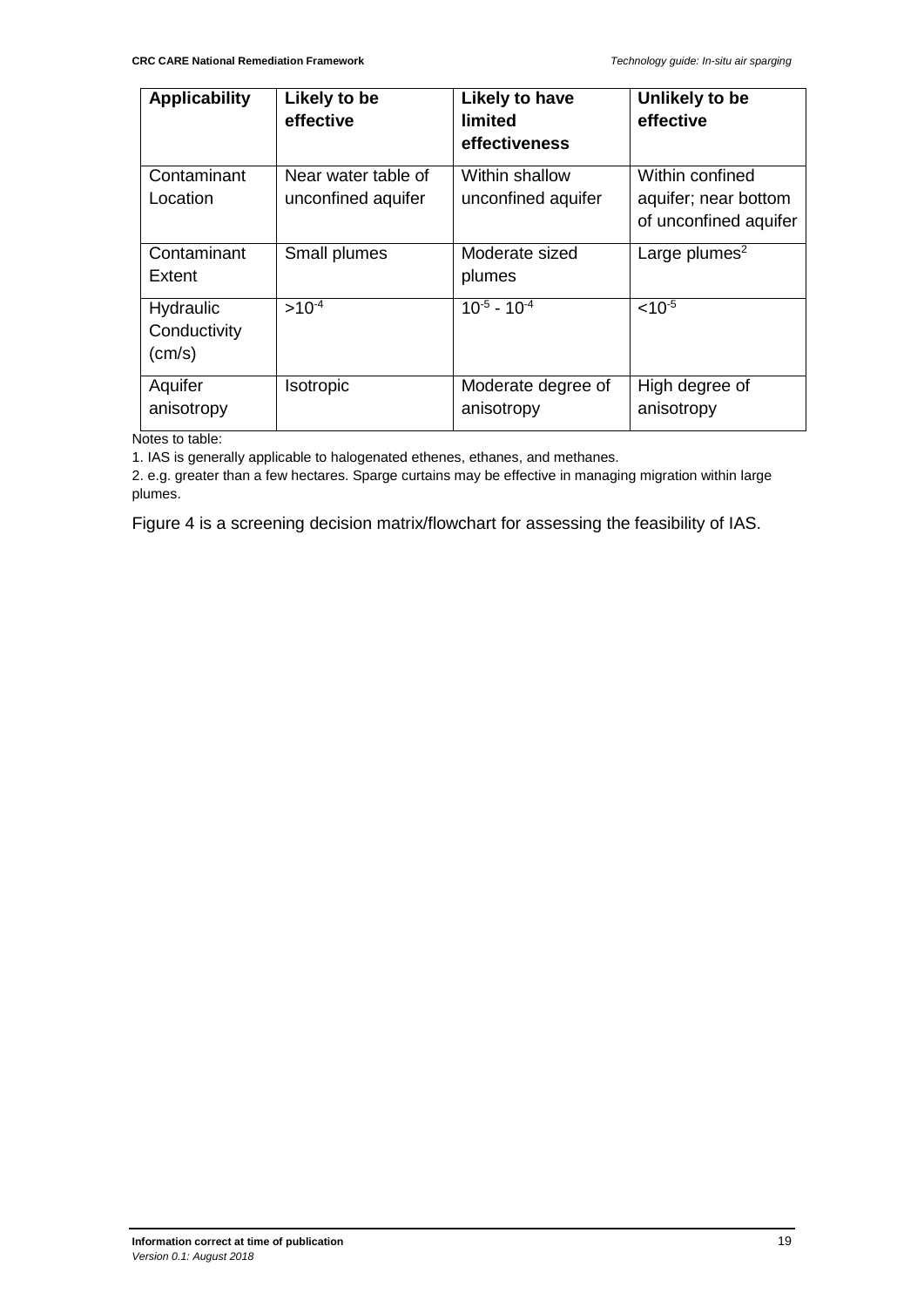

**Figure 4: IAS technology screening decision matrix/flowchart**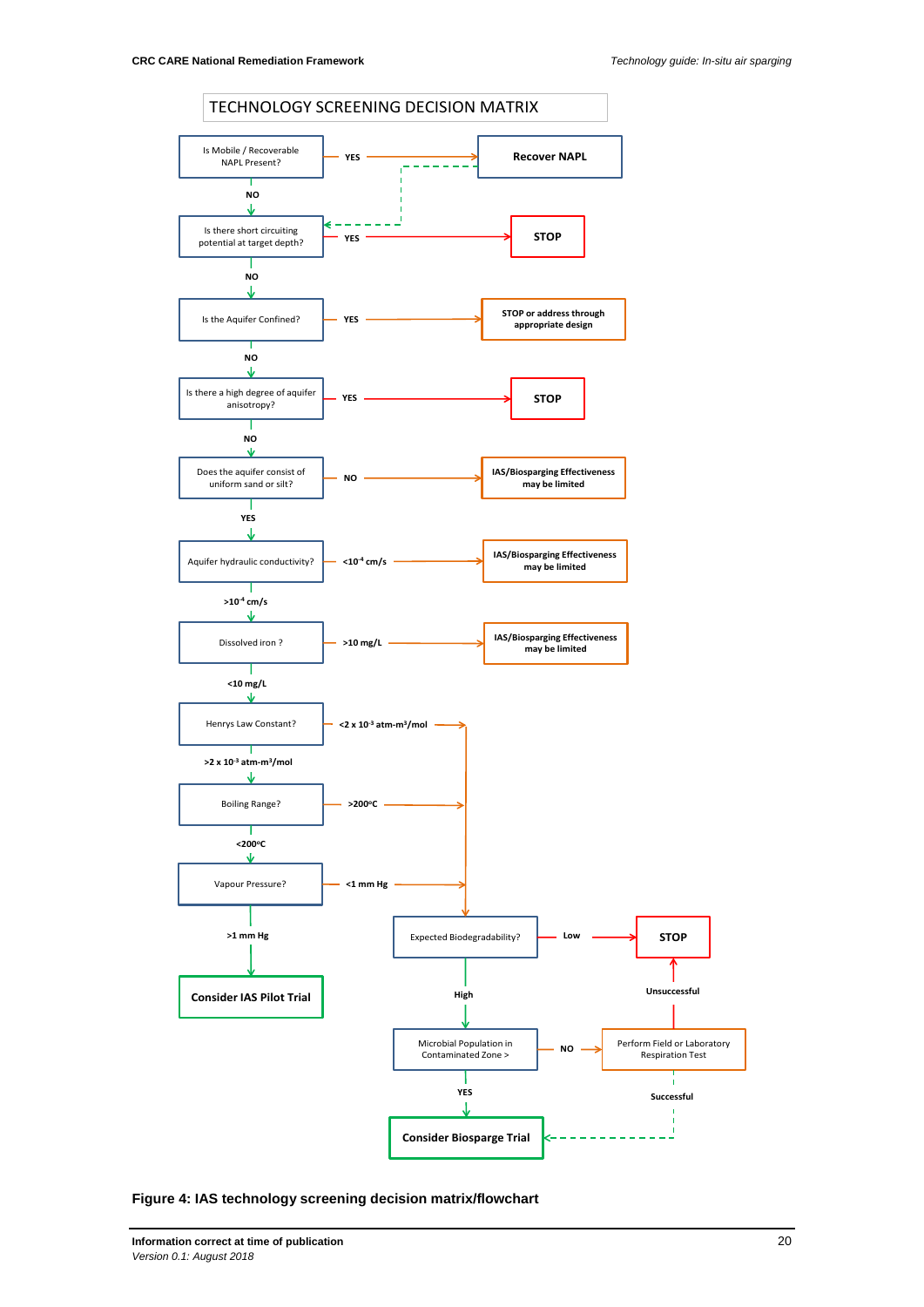#### <span id="page-21-0"></span>**3.1 Data requirements**

Table 3 summarises the site characterisation data required to allow a feasibility assessment of IAS to be completed.

| <b>Item</b>                             | <b>Parameter</b>                                                                                                                                                                                                         | <b>Comments</b>                                                                                                                                                                                                                                                                                                                                                                                                                                                            |
|-----------------------------------------|--------------------------------------------------------------------------------------------------------------------------------------------------------------------------------------------------------------------------|----------------------------------------------------------------------------------------------------------------------------------------------------------------------------------------------------------------------------------------------------------------------------------------------------------------------------------------------------------------------------------------------------------------------------------------------------------------------------|
| Site history /<br>data gap<br>analysis  | Site engineering plans<br>Chemical inventory records<br>Site history<br>$\bullet$                                                                                                                                        | Identify data gaps.                                                                                                                                                                                                                                                                                                                                                                                                                                                        |
| Site geology/<br>hydrogeology           | Subsurface geology<br>$\bullet$<br>Soil type/stratification<br>٠<br>Groundwater depth<br>$\bullet$<br>Groundwater velocity<br>$\bullet$<br>Groundwater direction<br>$\bullet$<br><b>Hydraulic Gradient</b><br>$\bullet$  | Collect data within the target<br>treatment area. This can involve<br>collecting soil cores, installing<br>groundwater wells, performing<br>aquifer characterisation tests and<br>monitoring groundwater<br>elevations. It is useful to take<br>water-level measurements at<br>several times during the year<br>(ideally over several years) where<br>possible so seasonal and long-<br>term variations in groundwater<br>flow velocity and direction can be<br>evaluated. |
| Contaminant<br>type and<br>distribution | Contaminant type<br>$\bullet$<br>Contaminant(s) of concern<br>$\bullet$<br><b>LNAPL thickness (if</b><br>$\bullet$<br>present)<br><b>LNAPL recovery potential</b><br>٠<br>Volume of contaminant<br>$\bullet$<br>released | It is necessary to collect data that<br>is sufficient to define the extent of<br>the contaminant plume both<br>horizontally and vertically, as well<br>as to understand plume<br>movement over time.<br>Contaminant distribution data<br>should be plotted on contour<br>plans and on cross-section<br>profiles to visualise the lateral and<br>vertical extent of the plumes.                                                                                             |
| Geochemical<br>assessment               | Dissolved oxygen<br>$\bullet$<br>Redox potential<br>$\bullet$<br>pH<br>$\bullet$<br>Conductivity<br>$\bullet$<br><b>Nitrate</b><br>Fe(II)<br>$\bullet$<br>Methane                                                        | Define horizontal and vertical<br>distribution through multilevel<br>wells for thicker contaminant<br>plumes and define horizontal<br>distribution for thinner<br>contaminant plumes. These<br>parameters are optional for most<br>air sparging sites, but critical<br>when the application is meant to<br>enhance bioremediation.                                                                                                                                         |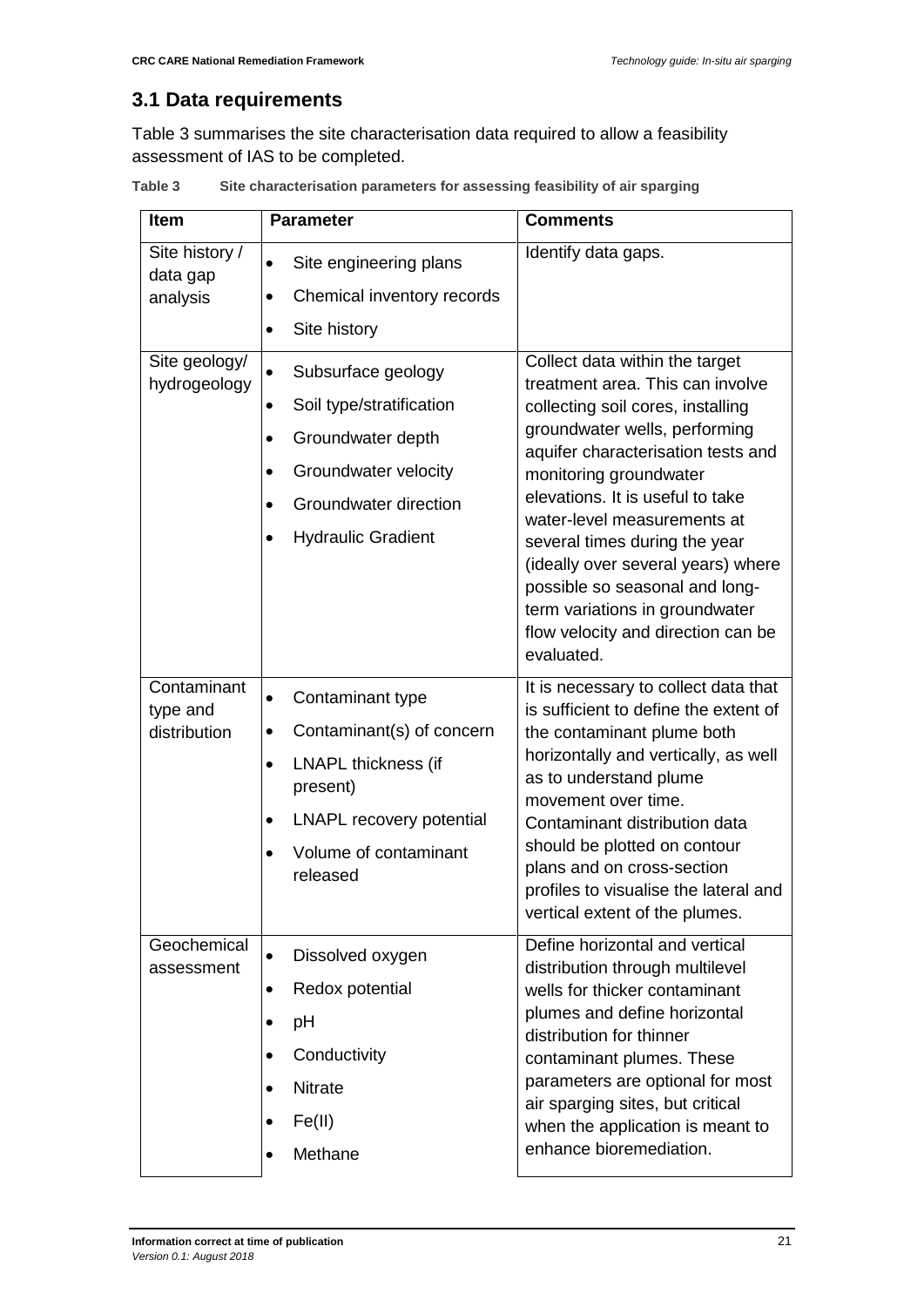| <b>Item</b>                                    | <b>Parameter</b>                                                                                                                                                                                                           | <b>Comments</b>                                                                                                                                                                         |
|------------------------------------------------|----------------------------------------------------------------------------------------------------------------------------------------------------------------------------------------------------------------------------|-----------------------------------------------------------------------------------------------------------------------------------------------------------------------------------------|
| Receptor<br>assessment                         | Identify potential receptors<br>of groundwater<br>contamination<br>Identify potential receptors<br>of vapour migration                                                                                                     | Conduct a site visit and examine<br>site boundaries. Identify human<br>health and environmental<br>receptors that could be impacted<br>by the contamination and<br>remediation process. |
| Regulatory<br>and<br>stakeholder<br>engagement | Identify regulatory<br>authorities and define the<br>remedial objectives.<br>Similarly other stakeholders<br>should be consulted if<br>remedial or monitoring<br>activities are likely to<br>encroach on their activities. | Early contact with the appropriate<br>regulatory agencies is<br>encouraged, as regulatory<br>guidelines may exist that must be<br>followed during site<br>characterisation.             |

#### <span id="page-22-0"></span>**3.2 Treatable contaminants**

Various volatile, semi-volatile, and non-volatile organic contaminants in dissolved, adsorbed, and vapour phases can be treated using air sparging. IAS can be applicable for the treatment of less volatile and/or tightly adsorbed chemicals that could not be remediated using vapour extraction alone, however modifications may be required (see below). Contaminants that may be removed by the volatilisation and biodegradation processes of air sparging include:

- Petroleum hydrocarbons.
- Oils and greases.
- Benzene, toluene, ethylbenzene and xylene (BTEX) compounds.
- Chlorinated solvents (e.g. tetrachloroethylene [PCE], trichloroethylene [TCE], dichoroethene [DCE].).

IAS can also be modified to treat other chemicals by, for example, using an ozone generator with the standard air sparging technique to extend the capabilities of the technology to chlorinated phenols (pentachlorophenol), alcohols, ketones, and other industrial solvents. The injected ozone breaks the chlorine bonds, facilitating biodegradation of the resulting compounds.

IAS technology is not effective at treating soils or other materials contaminated solely with inorganics such as metals or asbestos. It may also not be effective for the treatment of organic corrosives and reactive oxidisers and reducers, depending on the chemical composition of these contaminants.

Air sparging can be applied to situations in which dewatering (to allow the application of vapour extraction to residually contaminated soils) is not feasible, such as sites with high yield aquifers and thick smear zones.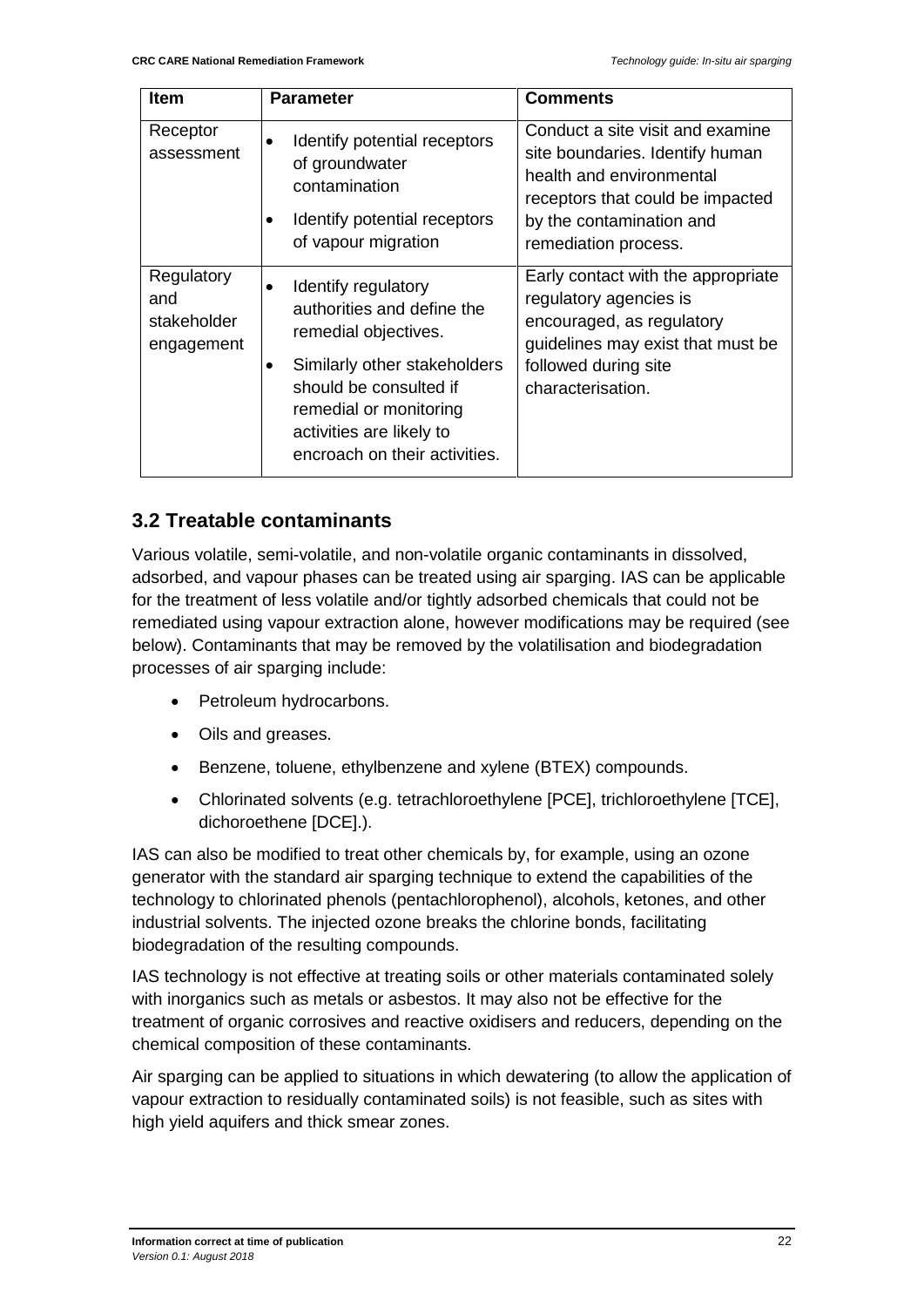### <span id="page-23-0"></span>**4. Treatability studies**

Treatability studies are an important tool for improving understanding of the applicability of IAS at a site and are a useful method for identifying 'show-stoppers' prior to installation of full-scale systems. As IAS is an in-situ method, bench tests are not usually performed, and treatability studies are likely to involve only pilot trials. In this context, IAS treatability studies are useful to:

- Identify indicators of infeasibility (show-stoppers):
- Characterise the distribution of air that is likely to occur (i.e. the effectiveness of IAS);
- Identify safety hazards to be addressed in the full-scale design;

Prior to planning the IAS treatability study, the following should be undertaken:

- Define the target treatment zone (the volume) which is to be treated by the air sparging system;
- Select a model for the air distribution in the treatment zone (e.g. based on-site information, determine if the aquifer is homogeneous or stratified);
- Determine the minimum injection well spacing that can be achieved;
- Select the depth, location, and construction specifics of a test well; and
- Determine the expected range of operating pressures for the injection well.

Pilot trials are necessary to adequately design and evaluate an IAS system. The sparge well(s) used for pilot testing should be in an area of no more than moderate contaminant concentrations. Testing the system in areas of extremely low contaminant concentrations may not provide sufficient data, and because sparging can induce migration of constituents, pilot tests are generally not conducted in areas of extremely high contaminant concentrations. The IAS treatability study should also include an SVE treatability study.

The first stage of treatability testing for an IAS system generally comprises a single well sparge trial to determine design parameters such as injection pressures, flow rates, radius of influence and required well spacing.

Table 4 summarises the typical tasks involved in a treatability study and how the information gathered during the trial is used to assess the feasibility of full scale implementation.

If the preliminary assessment indicated that dense injection well spacing (approximately 5 m to 7 m) is cost effective, the first six activities in Table 4 should be undertaken. If larger well spacing is required, additional site-specific activities should be undertaken, including tracer gas tests to estimate the ROI and possibly geophysical tests to define the zone of aeration, as set out in tasks 7 and 8 in Table 4.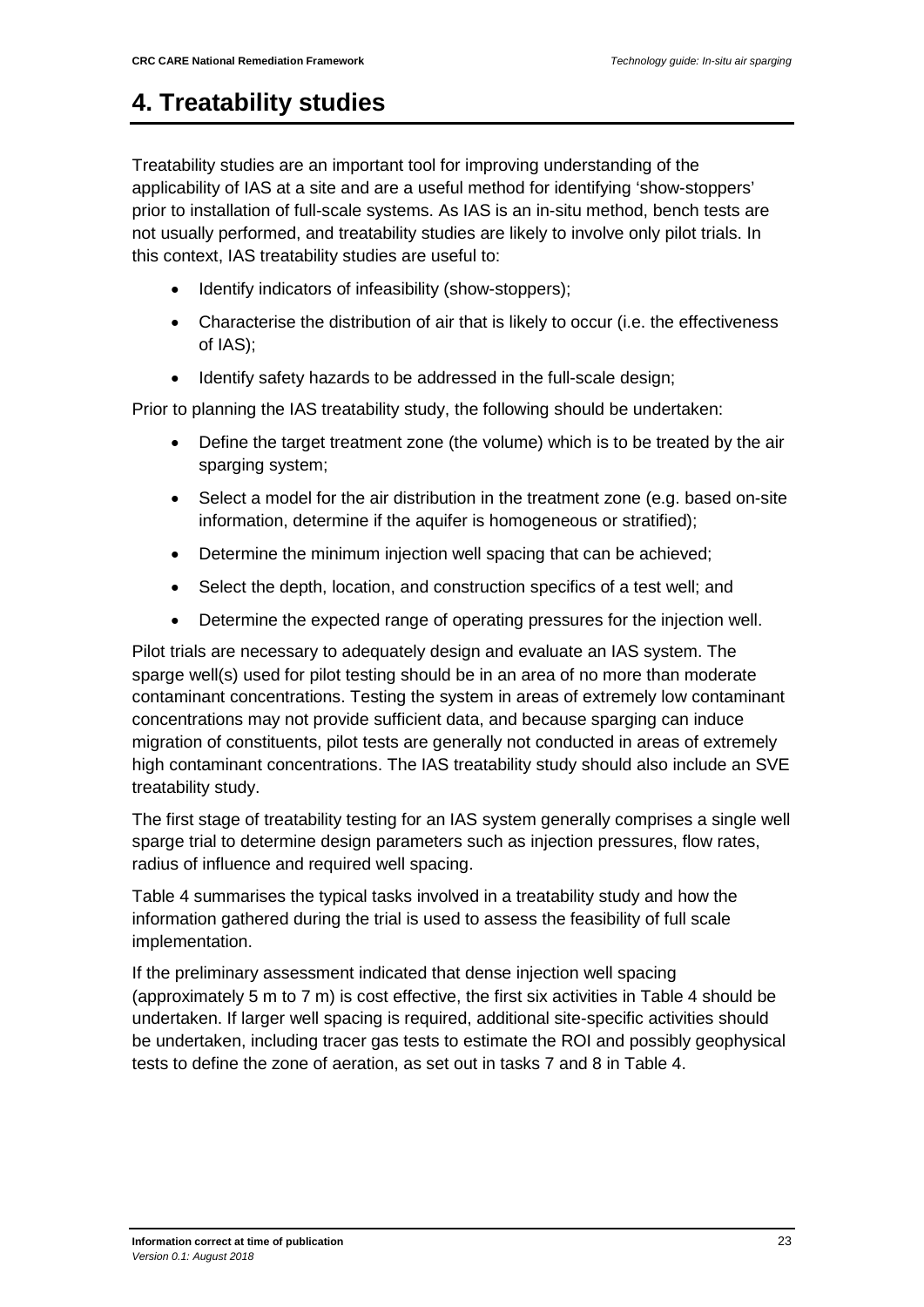#### **Table 4 Summary of IAS treatability study activities**

| <b>Task</b>                                 | <b>Activity Description</b>                                        | <b>Data Objectives</b>                                                                                                                                                                       |
|---------------------------------------------|--------------------------------------------------------------------|----------------------------------------------------------------------------------------------------------------------------------------------------------------------------------------------|
| <b>Number</b>                               |                                                                    |                                                                                                                                                                                              |
| 1.                                          | Baseline sampling:<br>Dissolved oxygen (DO)<br>$\bullet$           | What are aquifer conditions prior to air<br>sparging start up?                                                                                                                               |
|                                             | Pressure<br>$\bullet$<br>Soil gas<br>٠<br>Geophysical<br>$\bullet$ |                                                                                                                                                                                              |
| 2.                                          | Injection pressure / flow rate<br>test                             | Is it possible to sustain air flow at the set<br>injection pressure?                                                                                                                         |
| 3.                                          | Groundwater pressure<br>response test                              | What are the general characteristics of the<br>air distribution (assess migration of<br>injection air by measuring subsurface<br>pressures at various distances from the<br>injection well)? |
| 4.                                          | Helium tracer test                                                 | What is the approximation of lateral extent<br>of the air distribution? Are there indications<br>of preferred directions?                                                                    |
| 5.                                          | Soil gas/off-gas sampling                                          | What is the volatilisation rate? Are there<br>any obvious safety hazards?                                                                                                                    |
| 6.                                          | Dissolved oxygen<br>measurements                                   | What is the approximation of lateral extent<br>of the air distribution? Are there indications<br>of preferred directions?                                                                    |
| 7. (only<br>for larger                      | <b>Tracer distribution test</b>                                    | Is there effective air distribution in the<br>target treatment zone?                                                                                                                         |
| well<br>spacing)                            |                                                                    | What are the oxygen transfer rates to<br>groundwater?                                                                                                                                        |
| 8. (only<br>for larger<br>well<br>spacing). | Other geophysical tools (e.g.<br>neutron probe)                    | What is the vertical and lateral extent of<br>the air distribution in the target treatment<br>zone?                                                                                          |

The following sections provide information on field equipment and monitoring well network, as well as more detailed descriptions of Tasks 1-6.

#### <span id="page-24-0"></span>**4.1 Equipment**

The following equipment is needed to conduct the activities:

- At least one air injection well equipped with a well-head pressure gauge, flow meter and valve;
- An air compressor, with associated air supply/discharge lines and fittings;
- One to three groundwater monitoring wells (GWMWs);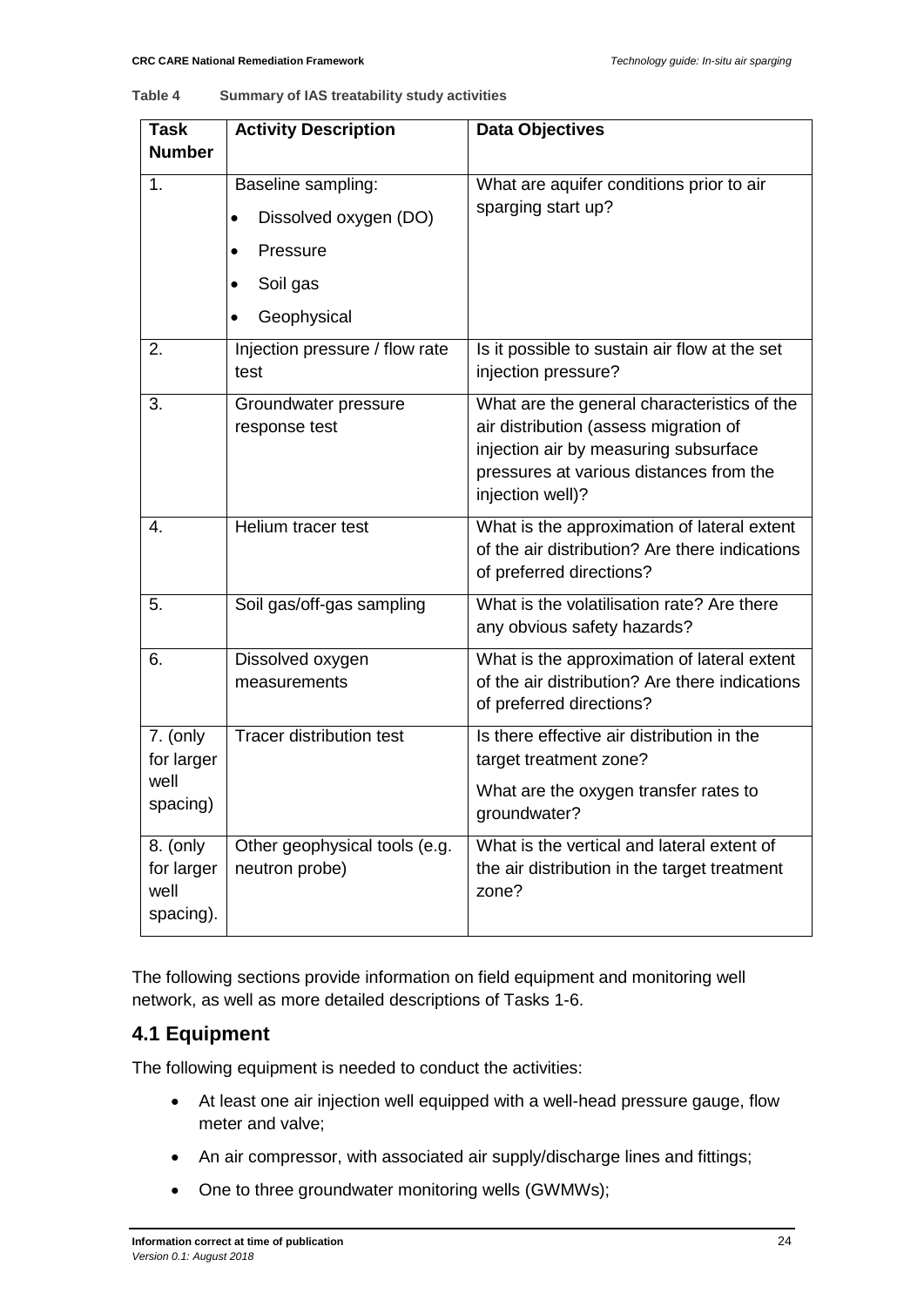- Several groundwater and unsaturated zone monitoring points.
- Procedures to test the vapour extraction system to assess the effectiveness of capturing vapours liberated during the IAS.

#### <span id="page-25-0"></span>**4.2 Injection and monitoring well**

When selecting the monitoring layout, it is important to recognise that air distributions often have unpredictable preferred migration pathways and therefore a spatially distributed monitoring network is generally more effective than installations having monitoring points emanating out from the injection well in a line in one or two directions only. Furthermore, the locations should reflect the hydrogeological setting. In near homogeneous sandy geological settings, the monitoring network may not need to extend more than approximately 5 - 7 m out from the injection well.

#### <span id="page-25-1"></span>**4.3 Baseline sampling**

Baseline sampling is a critical task to be completed pre-trial. For several of the parameters, it is important to collect the following data prior to IAS activities taking place to ensure that initial conditions are understood:

- Dissolved oxygen; and
- Baseline pressure transducer data with a data-logger. The pressure data should be collected for a sufficiently long period to assess diurnal changes in water level (e.g. tidal fluctuations) if they are believed to be significant.

The SVE system should be operated for a period prior to IAS start up to ensure that the SVE system is operating properly to capture the initial high mass loading. During this period, the SVE off-gas should be monitored for contaminants of interest in order to distinguish, if possible, the mass loading from volatilisation from the unsaturated zone compared to volatilisation from groundwater only.

#### <span id="page-25-2"></span>**4.4 Air injection flow rate and injection pressure**

Prior to pilot trials, it is important to evaluate the expected operating injection pressure for the IAS system. This is important both for the selection of the correct air injection system and for the prevention of pneumatic fracturing of the aquifer.

#### <span id="page-25-3"></span>**4.5 Groundwater pressure measurements during IAS start and stop**

Once the flow and pressure conditions for sparging have been established, the required groundwater pressures can be evaluated. The primary objective of this test is to assess the time required for air flow distribution to stabilise.

Pressure measurements provide an easy and sensitive means of assessing if sparge air is stratigraphically trapped below the water table. The pressure measurements can also provide a measure of site permeability, based on the magnitude of the response.

In general terms, during air sparging start up, groundwater pressures will increase because air is being pushed into the formation faster than the water can move away from the air sparging well.

Typically, while the volume of air below the water table is increasing, the groundwater head will be above pre-air sparging levels. The time required for groundwater head to return to pre-air sparging values can be a good measure of the time required for the macro-scale air distribution to come to steady state.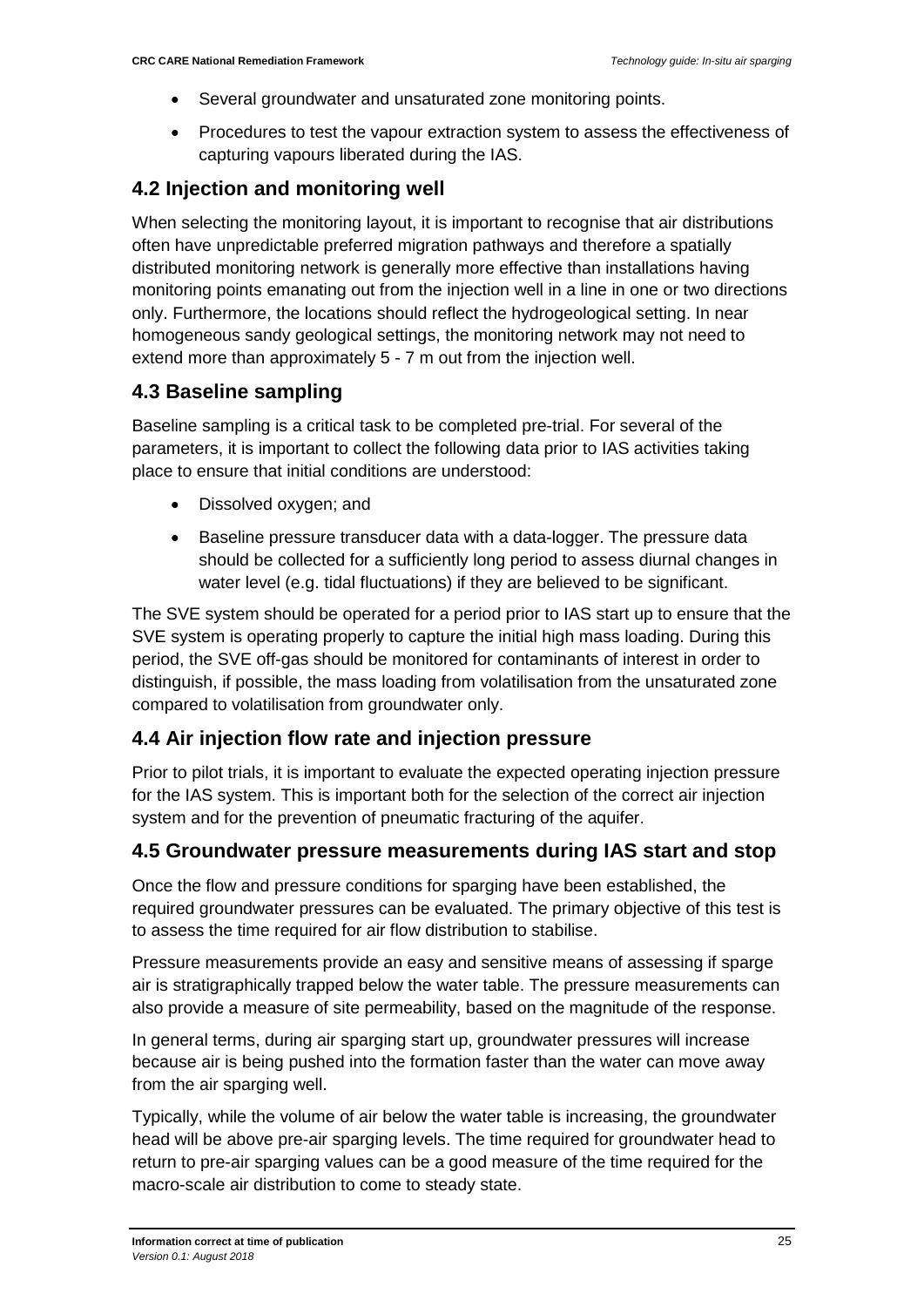For sandy formations, the time required for air sparging pressures to return to pre-air sparging values will generally be measured in tens of minutes to a few hours. If the site is stratified with lower-permeability layers, then the groundwater pressure may remain elevated for tens of hours to days.

The magnitude of the groundwater pressure response can be from millimetres to a few metres of water. Coarse materials can be expected to result in more rapid pressure responses and usually result in lower mounding.

#### <span id="page-26-0"></span>**4.6 Tracer test to assess recovery**

The tracer recovery tests described here are designed to be conducted on an air sparging system that is already operating, and after the air flow patterns have stabilised. It can be conducted as part of a treatability study or during full-scale operation.

Tracers for air sparging systems can help to:

- Assess the effectiveness with which the SVE system is capturing the sparge air; and
- Identify the locations where sparge air moves from the saturated zone to the unsaturated zone.

To be most useful, the air sparging and SVE wells should be co-located. The test is simple to conduct and interpret. An inert tracer (usually helium) is introduced into the sparge air at a constant, known rate and the concentration of tracer is monitored in the SVE off-gas. After some period (e.g. an hour or less for many systems), the concentration of the tracer in the SVE off-gas begins to rise. It continues to rise and eventually reaches a stable plateau. The percentage of the sparge air that is captured can then be calculated.

Tracer tests can be repeated, usually with delays of only a few hours or so between tests. This allows the effects of process changes (e.g. distribution of air flow from various wells) to be quickly assessed.

Helium is the most common tracer gas used, since it is relatively inexpensive, readily available and analytical instrumentation is available for field use. Typically, vapour samples are collected in Tedlar® bags or canisters, and then measured using a field instrument. Alternatively, the helium detector can be modified to sample continuously, to provide real time data during the test.

The tracer recovery test can be used as a 'show stopper' for air sparging system performance - if the recovery of helium is low, then it is possible that air (and helium) is being trapped below the water table beneath lower permeability strata and may be moving laterally beyond the reach of the SVE system. In some cases, it is possible that no helium will return to the well due to the presence of continuous, low permeability layers. The presence of these layers should also be detectable by monitoring groundwater pressure during air sparging start up and shutdown. Therefore, it is recommended that the helium recovery test be conducted in conjunction with groundwater pressure measurements.

If tracer recovery is high (e.g. >80%), then the SVE system is performing well and lateral migration of vapours is unlikely to be a problem.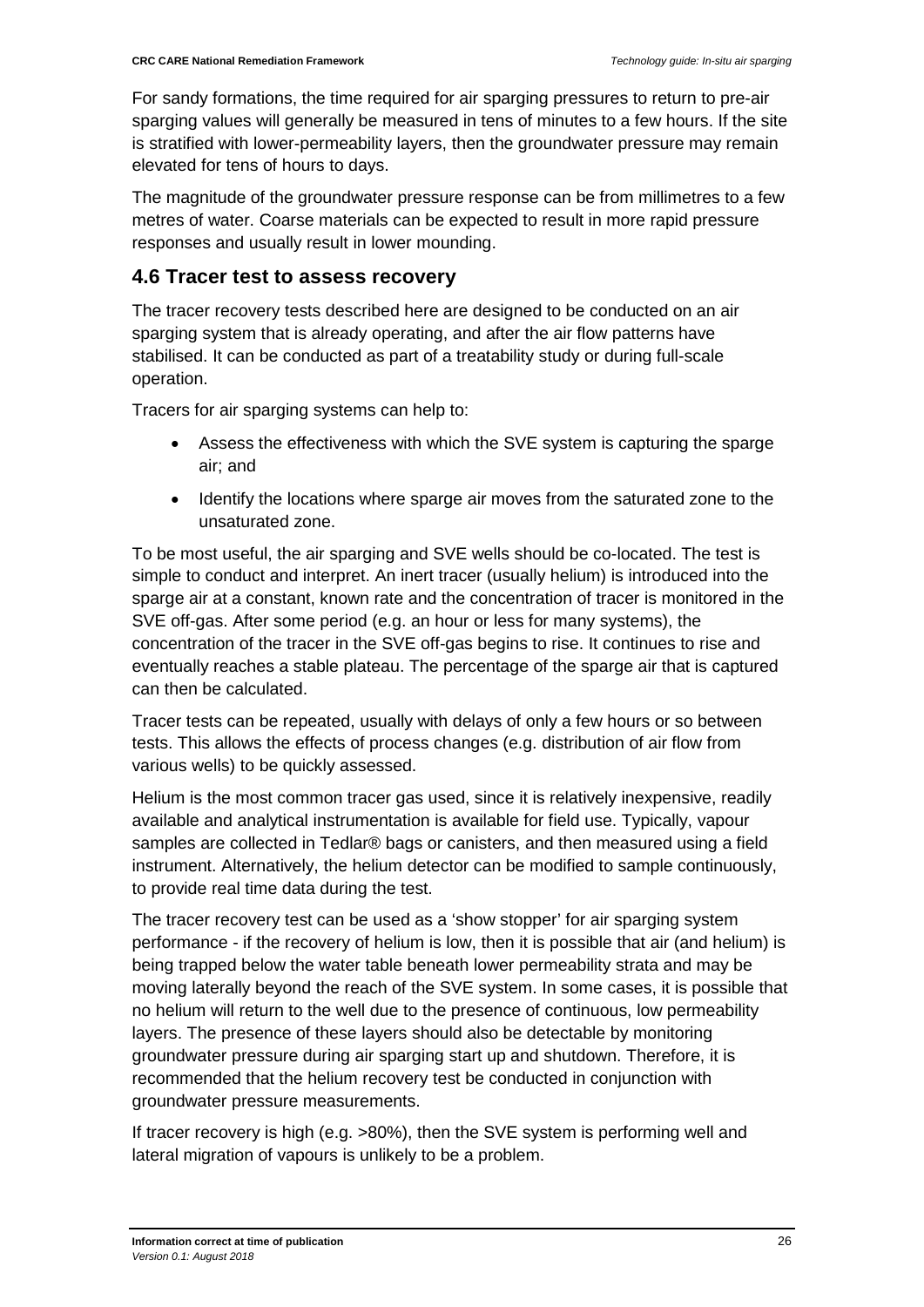#### <span id="page-27-0"></span>**4.7 Dissolved oxygen monitoring**

Dissolved oxygen (DO) data has the potential to identify the zone where oxygen is being delivered by the IAS system, which is important for assessing biodegradation potential associated with the sparging.

If baseline measurements show low dissolved oxygen concentrations (e.g. <2 mg/L) it may be possible to identify areas where air sparging has resulted in increases of DO. To determine this, dissolved oxygen should be measured in all GWMWs immediately following the pilot trials. It is important to note that several factors can complicate the interpretation of DO, including:

- At many sites where active biodegradation is ongoing, there may be significant quantities of reduced species (e.g., Fe(II) that act as rapid sinks for oxygen and that mask oxygen delivery to that region;
- Microbial activity may be high, effectively consuming oxygen as fast as it is delivered to the area; or
- False positives can be caused by air entry into monitoring wells and preferential aeration within the well – because of this short-screened monitoring wells in the treatment zone are recommended for the field test.

#### <span id="page-27-1"></span>**4.8 Field observations**

Often during field treatability studies there will be operational factors observed that are important to the viability of IAS. It is important to note qualitative indicators of air distribution, such as bubbling or gurgling noises in wells, water escaping out of monitoring points, etc.

It is also important to be aware of odours due to the contaminants, noise due to the equipment, or other environmental factors. While these factors may not lessen the successful implementation of IAS, they can make the system less feasible from a community/stakeholder impact perspective.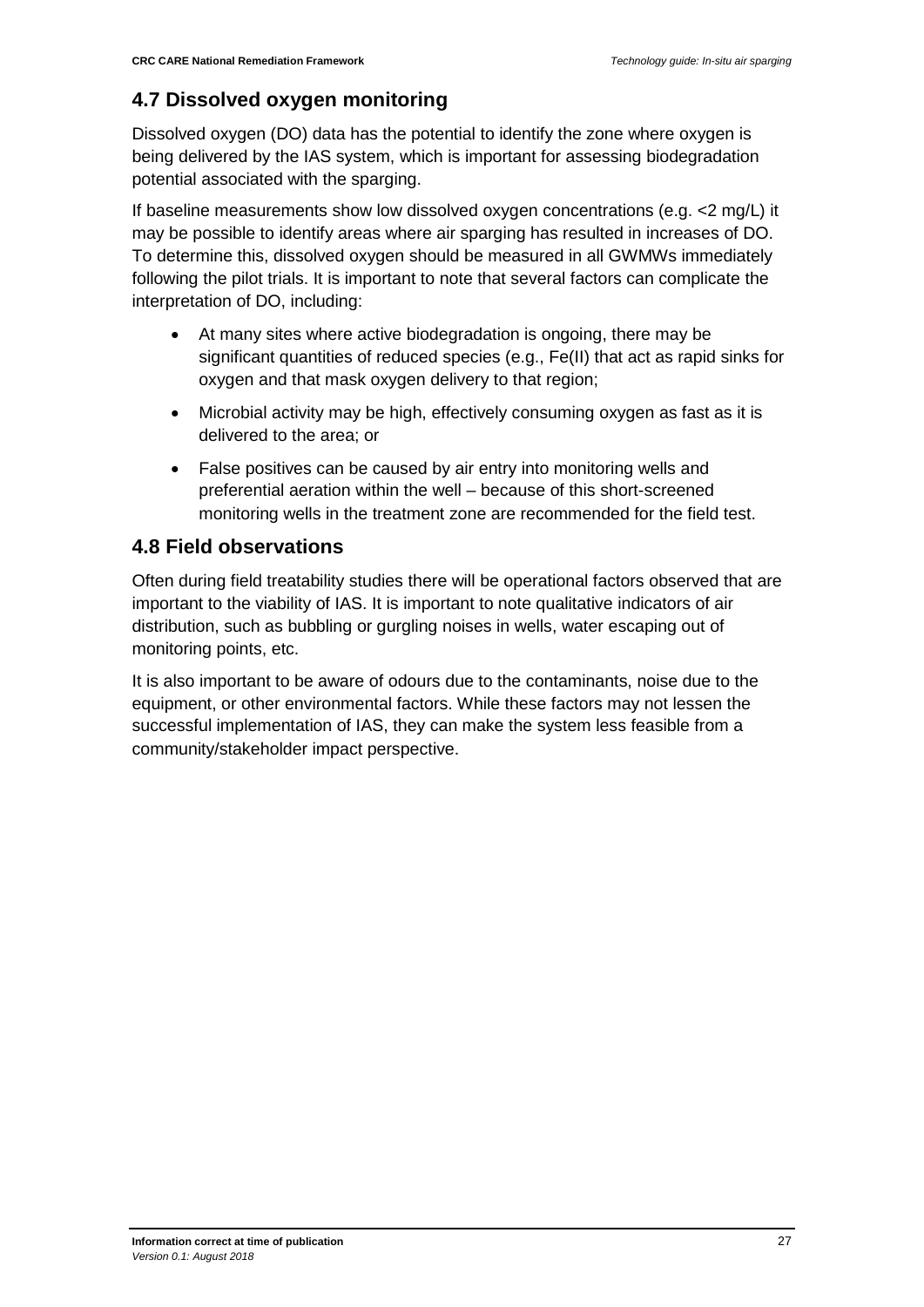# <span id="page-28-0"></span>**5. Operational System**

If results of the treatability studies are favourable, then the full-scale design may be developed and implemented. If buildings or underground corridors may be impacted, vapour migration management must be accommodated in the system design.

The essential goals in designing and operating IAS systems are to configure the wells and monitoring points in such a way to:

- Maximise the removal efficiency of the system; and
- Provide optimum monitoring and vapour extraction points to ensure minimal migration of the vapour plume and that migration of either the dissolved phase or vapour phase plumes is not going undetected.

The engineering design process has three main components:

- Air injection system;
- Vapour extraction and treatment system; and
- Monitoring network.

#### <span id="page-28-1"></span>**5.1 Design**

The placement and number of air sparge points required to address the dissolved phase plume is influenced primarily by soil permeability and structure as these affect the sparging pressure and distribution of air in the saturated zone. Coarse grained soils have greater intrinsic permeability than fine-grained soils and it is easier to move air (and water) through more permeable soil. Greater lateral dispersion of the air is likely in fine grained soils and can result in lateral displacement of the groundwater and contaminants if groundwater movement is not controlled.

The radius of influence (ROI) for air sparging wells is the most important parameter to be considered in the design of the air sparging system. The ROI is defined as the greatest distance from a sparging well at which sufficient sparge pressure and airflow can be induced to enhance the mass transfer of contaminants from the dissolved phase to the vapour phase. The ROI will help determine the number and spacing of the sparging wells. Air sparging wells should be placed so that the ROIs overlap, to avoid introducing 'stagnant zones' (i.e. zones where no stripping occurs).

Also important is the development of finely dispersed air channels, which increase the surface contact area between the introduced air and the contaminant being treated.

The sparging air flow rate required to provide sufficient air flow for mass transfer from dissolved to vapour phase is site specific and is evaluated during the pilot trials.

Table 5 summarises the critical design considerations involved in full-scale implementation of an IAS remediation program.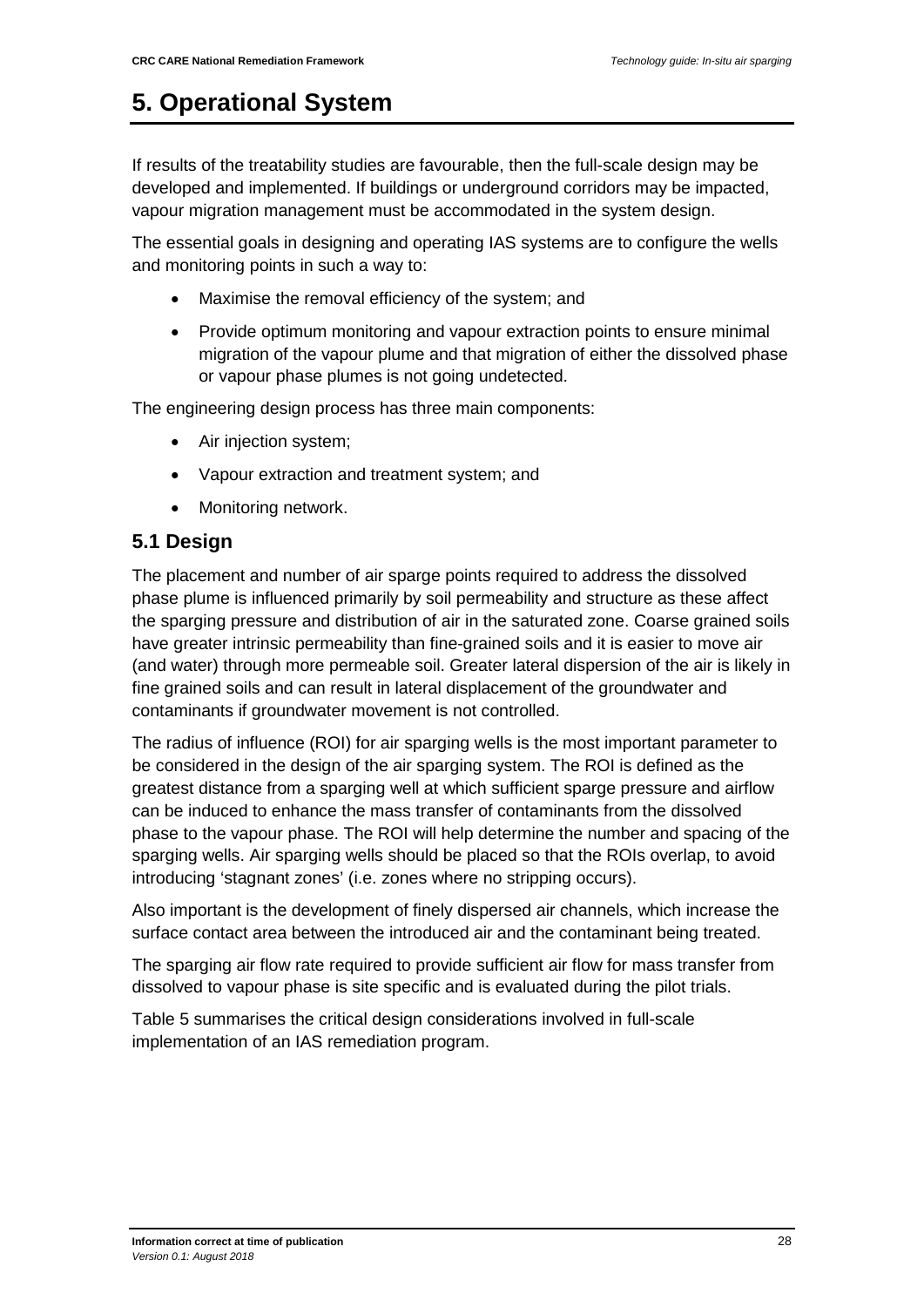**Table 5 Critical design considerations for air sparging installations**

| <b>Installation</b>                                                      | <b>Design Parameter</b>                                                                                                                                                       |
|--------------------------------------------------------------------------|-------------------------------------------------------------------------------------------------------------------------------------------------------------------------------|
| Air injection<br>system                                                  | Potential to use micro porous screen to produce smaller bubbles<br>and greater potential to disperse into the surrounding rock/soil<br>without the formation of air channels. |
|                                                                          | Injection well screen begins a minimum of 2 m below the water<br>table to increase the ROI as the air travels further laterally in a<br>permeable formation.                  |
|                                                                          | Separate pressure control and flow meter for each injection well                                                                                                              |
|                                                                          | Competent well seal immediately above well screen                                                                                                                             |
|                                                                          | Injection flow rate between 0.15 to 0.6 m <sup>3</sup> /min.                                                                                                                  |
|                                                                          | Pulsed injection in banks of 2 to 5 wells                                                                                                                                     |
| Vapour<br>extraction and<br>treatment<br>system                          | Extract 2 to 3 times the air injected and maintain vacuum in soil<br>vapour monitoring points                                                                                 |
|                                                                          | Granulated activated carbon treatment is typically cost effective for<br>VOC <150 ppmv but a site-specific design is required to assess<br>cost-effectiveness.                |
| Multi-level<br>groundwater<br>and soil<br>vapour<br>monitoring<br>points | GWMWs should have at least 50 mm diameter to allow installation<br>of pressure transducers                                                                                    |
|                                                                          | At least two sampling depths - in contaminated groundwater area<br>and in unsaturated zone approximately 30 - 70 cm above water<br>table                                      |
|                                                                          | Discrete sampling intervals (i.e. short screens) $-10 - 20$ mm in<br>length, and 5 to 10 mm in diameter.                                                                      |

### <span id="page-29-0"></span>**5.2 Air injection system**

The air injection system is the primary component of the IAS system and consists of an air compressor, rotary vane or rotary claw blower, air filter, piping, valves/controls (manifolds), and injection wells, as shown in Figure 5. The following sections discuss injection well placement and design.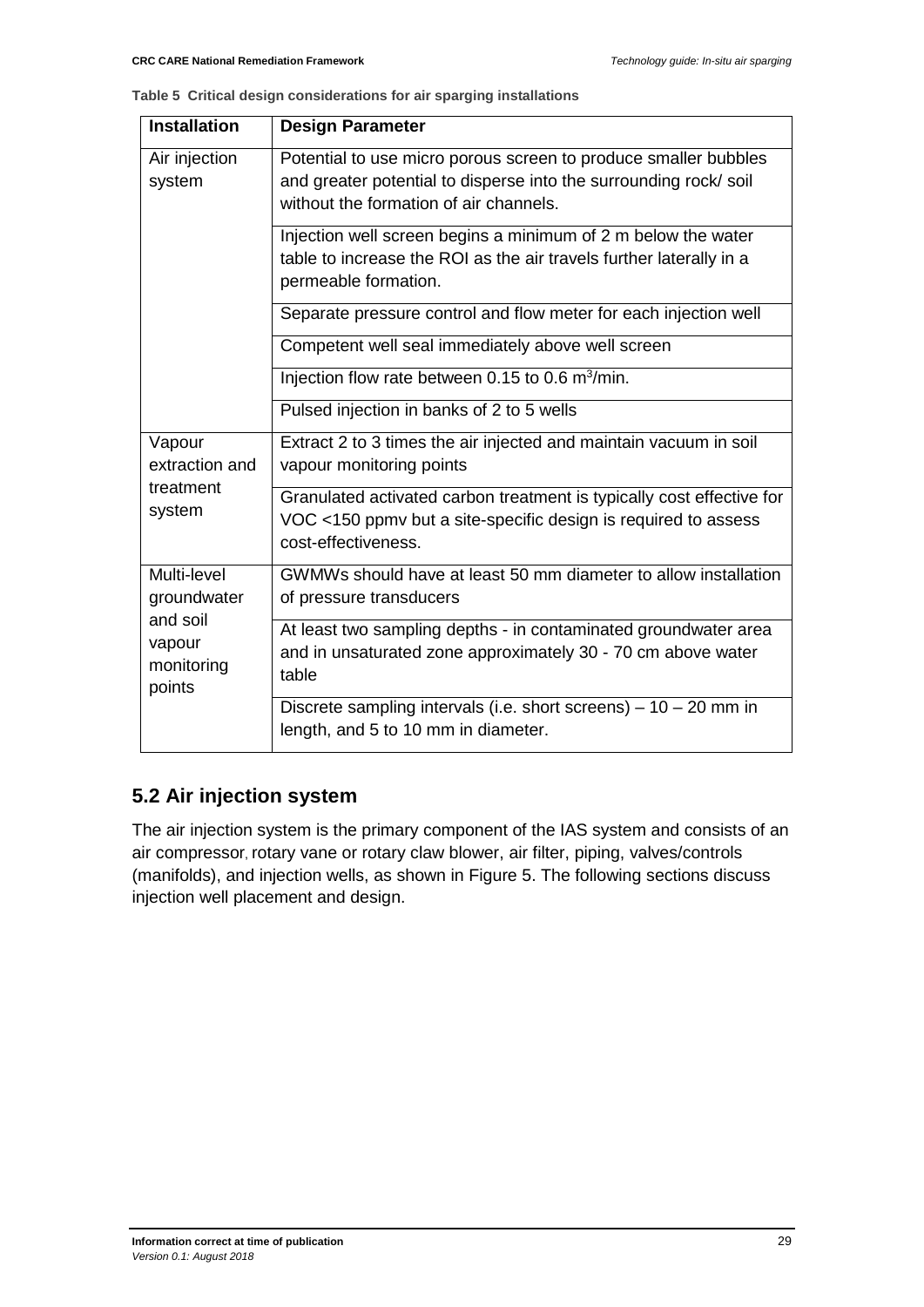

**Figure 5 Components of a typical air sparging system, with SVE control system, from NAVFAC (2001)**

For more detailed information on SVE, readers are directed to the NRF *Technology guide: Soil vapour remediation*.

Air injection wells should be placed in locations consistent with the selected well spacing within the target treatment area. A relatively dense well spacing of 5 to 7 m is recommended, however, pilot trials will confirm site-specific spacing. Studies have shown that the most successful air sparging systems consist of multiple wells spaced less than 10 m apart. Typically, a triangulated spacing is preferred because it increases the amount of overlap of the ROI of the individual wells.

Care must be taken when installing injection wells near utilities, especially in predominately sandy locations. The action of air sparging can move sand into spaces in the backfill around utilities. This in turn can lead to sinkholes appearing in areas from where sand has been moved.

The installation of the injection wells needs to be designed such that each has its own dedicated pressure control and flow meter. This design allows observation and optimisation of airflow into each well and unless flow can be regulated to each individual injection well, air injection will not be uniform throughout the system.

Figure 6 shows a typical injection well design.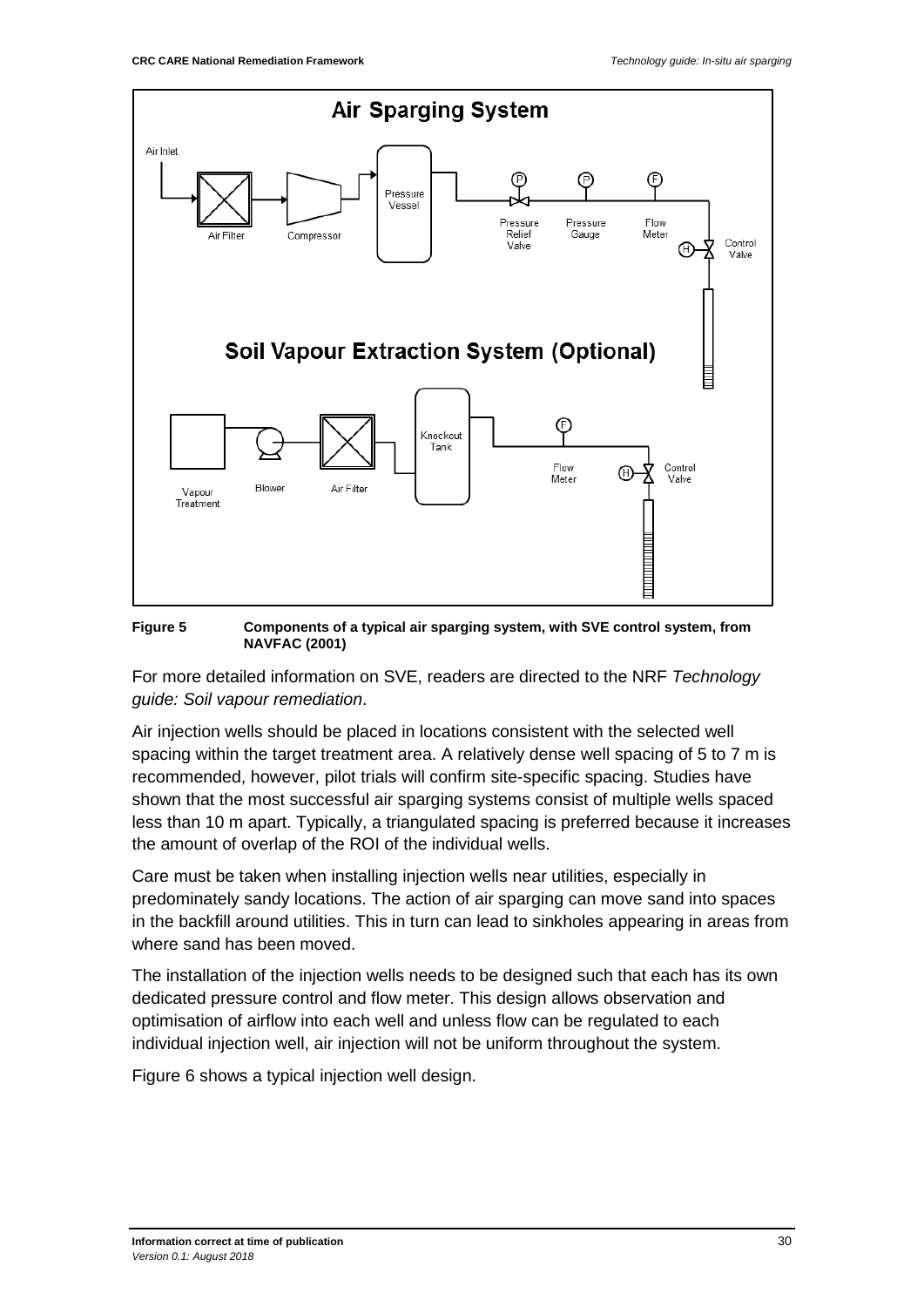

#### **Figure 6Typical IAS injection well design**

Horizontal injection wells are occasionally installed to inject air below structures within or through which drilling is not possible. However, horizontal wells have the disadvantage of higher installation costs and the potential for non-uniform aeration if the screen slot distribution is not specially designed. In shallow applications, in large plume areas, or in locations under buildings or pavements, horizontal vapour extraction wells can be very cost effective and efficient for controlling vapour migration.

Soil profile heterogeneities or fractured rock conditions which normally would preclude IAS can sometimes be addressed by installation of a sparge trench or sparge barrier, where the natural heterogeneity is replaced by a uniform, highly permeable trench backfill. This configuration can be used to, for example, prevent off-site plume migration across a site boundary.

In some formations, the use of micro porous sparge points can be used instead of a standard polyvinyl chloride (PVC) slotted screen. The use of a micro porous screen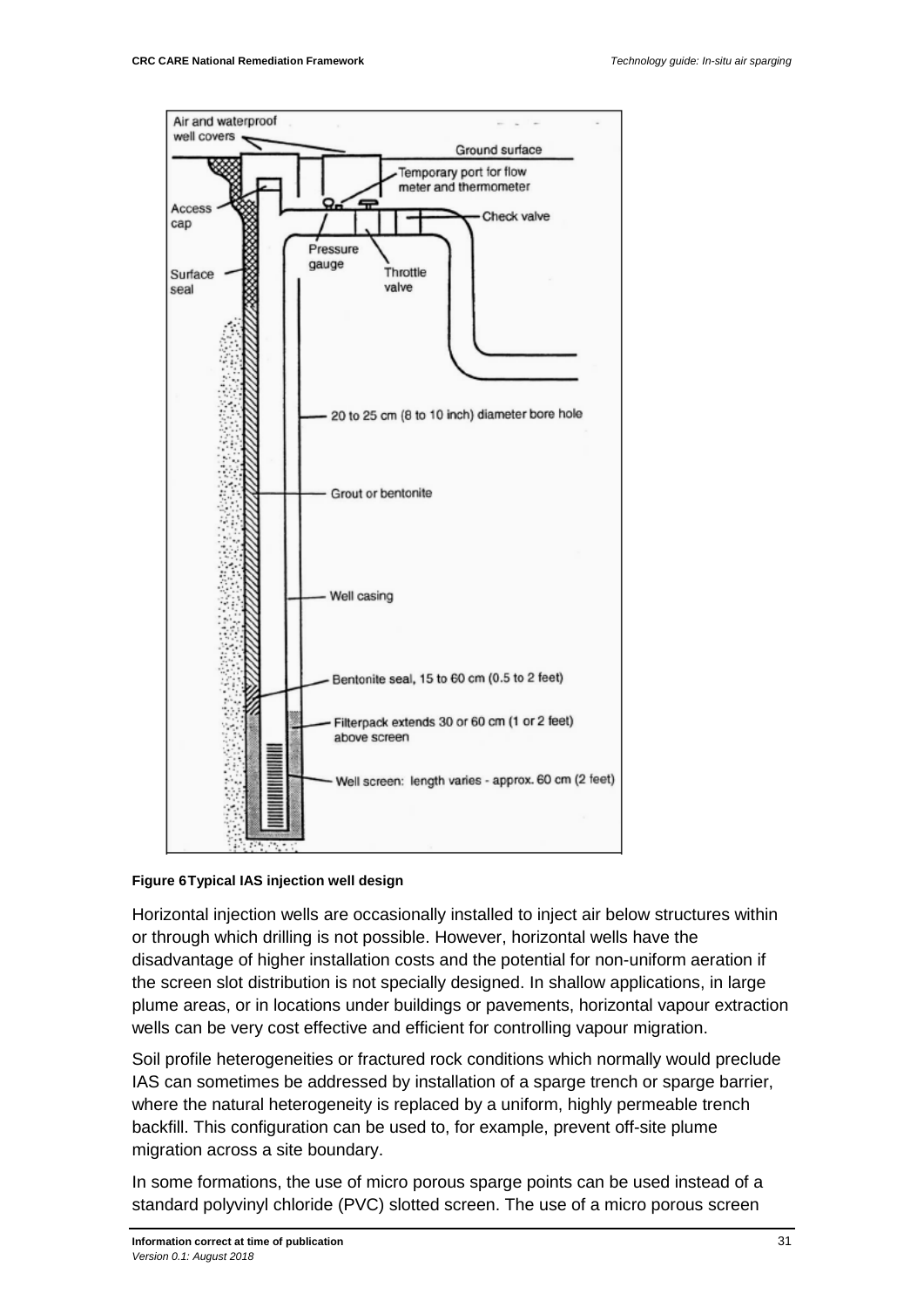leads to the generation of small bubbles that can migrate through pore throats in tighter formations without the creation of air channels around the slotted section of an injection screen. This may lead to a more even distribution of air through the saturated formation and potentially increases the ROI.

#### <span id="page-32-0"></span>**5.3 Operation**

IAS systems can be operated in either a continuous or pulsed mode, but pulsing air injection in each injection intermittently is thought to achieve more extensive air distribution. The optimum pulsing frequency can be assessed during pilot trials.

Cyclical or pulsed operation of banks of two to five injection wells is recommended for the following reasons:

- Studies suggest that mass removal can be increased by 20% to 30% through pulsed operation;
- The difficulty of controlling a multi well air injection system increases as the number of wells manifolded together increases;
- The total required system injection flow capacity is lower in pulsed mode, resulting in lower costs for air compressors; and
- Pulsed operation may be necessary in sparge barrier applications to prevent groundwater bypassing due to water permeability reductions in the formation caused by air injection.

The most effective pulsing frequency is site-specific and depends on the characteristics of site soils, the distribution of the dissolved contaminants and the system configuration. Pulsing frequencies in sparge barrier applications, for example, would be based on the groundwater residence time within the barrier, which in turn would be dependent on the groundwater seepage rates and the barrier width.

SVE system data provide a direct measure of volatilisation removal rates, and therefore can be used to assess how changes in pulsing conditions affect volatilisation rates.

#### <span id="page-32-1"></span>**5.4 Performance monitoring**

The general objectives of system monitoring are to provide current information regarding progress toward remedial objectives.

System monitoring provides the opportunity to:

- Maintain contaminant removal efficiency:
- Improve operation strategies;
- Track progress toward remedial goals; and
- Stop operations when cost efficiency is lost or remedial goals are achieved.

During continued operation, the following measurements should be made as set out in Table 6.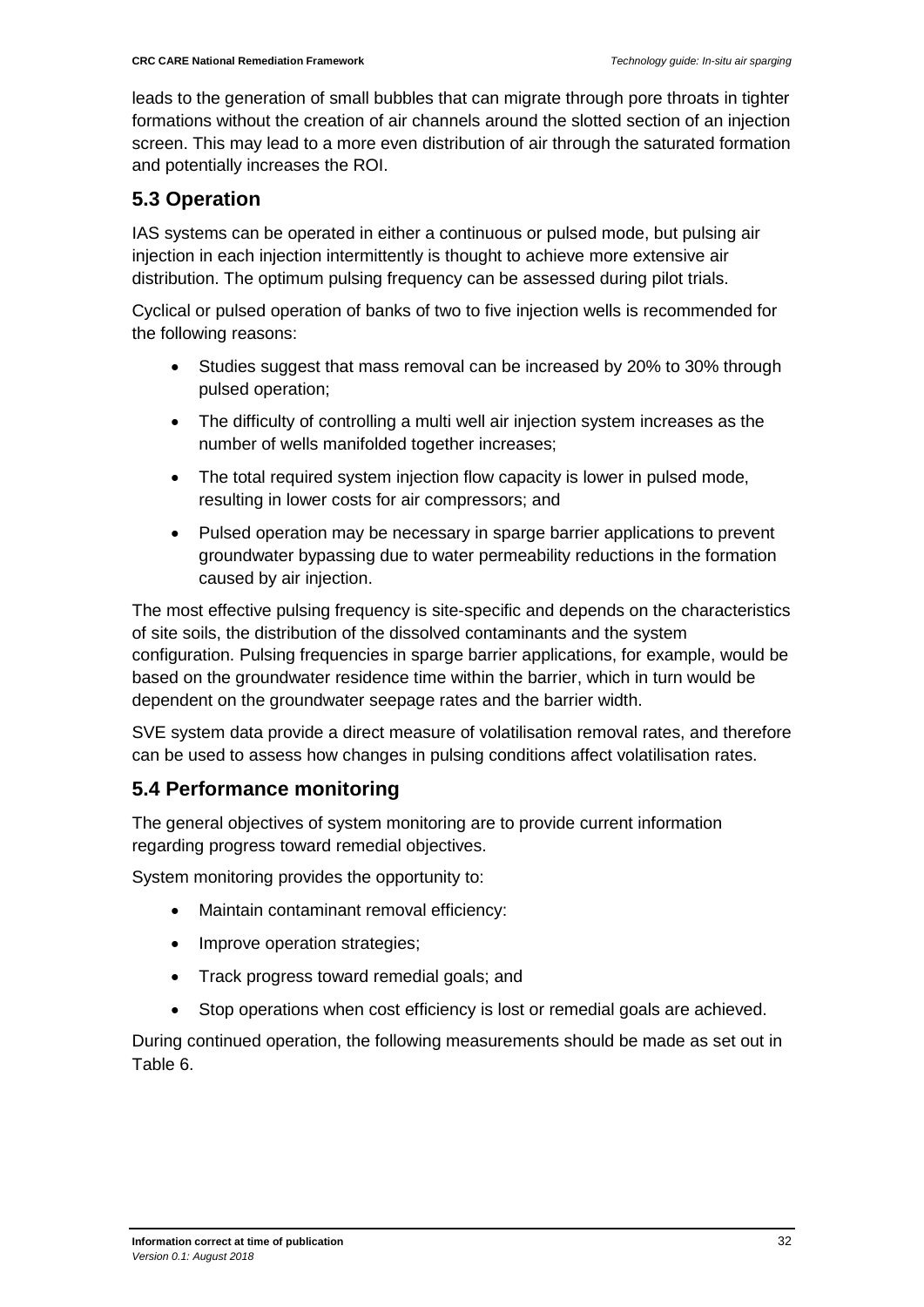| Table 6: Regular measurement frequency. |  |  |
|-----------------------------------------|--|--|
|-----------------------------------------|--|--|

| <b>Frequency</b>         | <b>Measurement</b>                                                                                                                                                                                         |
|--------------------------|------------------------------------------------------------------------------------------------------------------------------------------------------------------------------------------------------------|
| Weekly                   | Air sparging system injection flow rates                                                                                                                                                                   |
|                          | SVE system inlet and outlet concentrations (as<br>required by the air discharge permit) and flow rate<br>monitoring                                                                                        |
| Monthly                  | System controls that regulate cycling                                                                                                                                                                      |
| Quarterly to six monthly | Groundwater quality monitoring of dissolved oxygen<br>and contaminant concentrations                                                                                                                       |
|                          | Soil vapour, VOCs, oxygen and carbon dioxide                                                                                                                                                               |
| Seasonal                 | Groundwater level measurements in wells<br>unaffected by air injection (seasonal) to assess the<br>position of the groundwater table relative to the<br>injection and extraction wells' screened intervals |

Enough data should be available to track the performance and cost trends of the air sparging system and the following should be incorporated into reports to track the SVE system performance:

- Influent VOC concentration versus time;
- Cumulative mass recovered versus time; and
- Cumulative treatment costs versus cumulative VOCs recovered.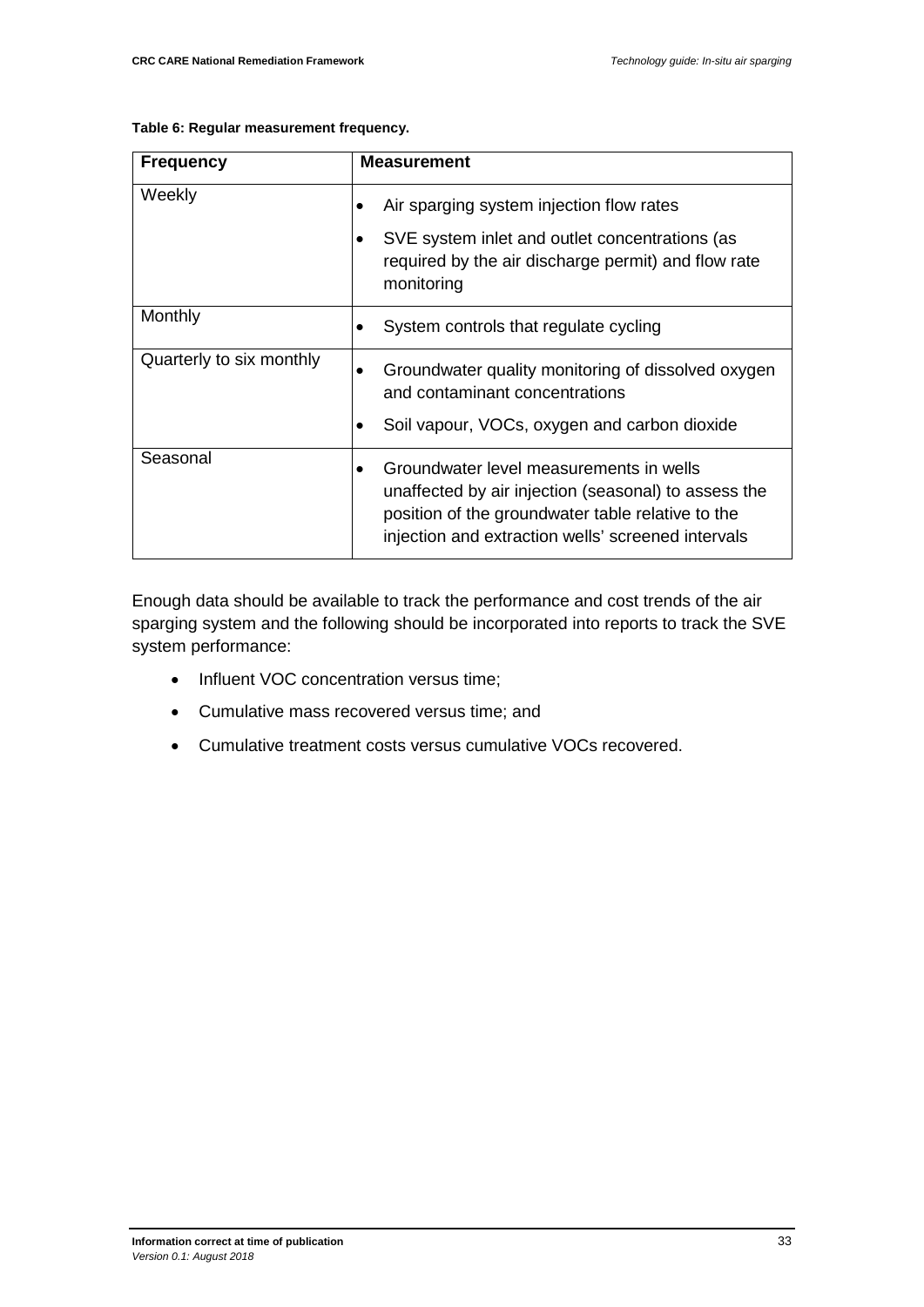## <span id="page-34-0"></span>**6. Validation**

The following information describes the specific validation appropriate for IAS, to assist validation planning within the RAP. Readers are directed to the NRF *Guideline on validation and closure*, which among other things, provides further information on each of the lines of evidence.

The primary lines of evidence for the validation IAS are usually:

- Reduction in contaminant concentration over time or with distance through the reactive zone;
- Analysis of geochemical and biochemical parameters;
- Mass flux or mass discharge from treated materials; and
- Groundwater monitoring to assess whether the plume is diverting around or beneath the system.

Groundwater sampling and analysis can be used to determine when concentrations of COC have dropped to the point where remedial objectives have been met, or whether further extraction is no longer efficient. It is important to note that concentrations may rebound to exceed validation criteria, due to diffusion from secondary sources or fluctuations in the water table mobilising contaminants. Contaminated groundwater is likely to persist in areas with lower permeability and transmissivity following the extraction of contaminants from areas of higher hydraulic conductivity and may serve as a secondary source to re- contaminate these areas.

Groundwater monitoring wells should be located:

- Up-gradient of the plume;
- Within the plume;
- Down-gradient of the plume;
- Aligned parallel to the direction of groundwater flow; and
- Aligned cross-gradient to the direction of groundwater flow.

This arrangement allows the delineation of the lateral and vertical extent of the plume following remediation to assess the subsurface distribution of contaminants and their mobility. Data collected from outside the remediation area are essential to determine background concentrations and can be used to assess and quantify the migration of contaminants beyond the remediation area.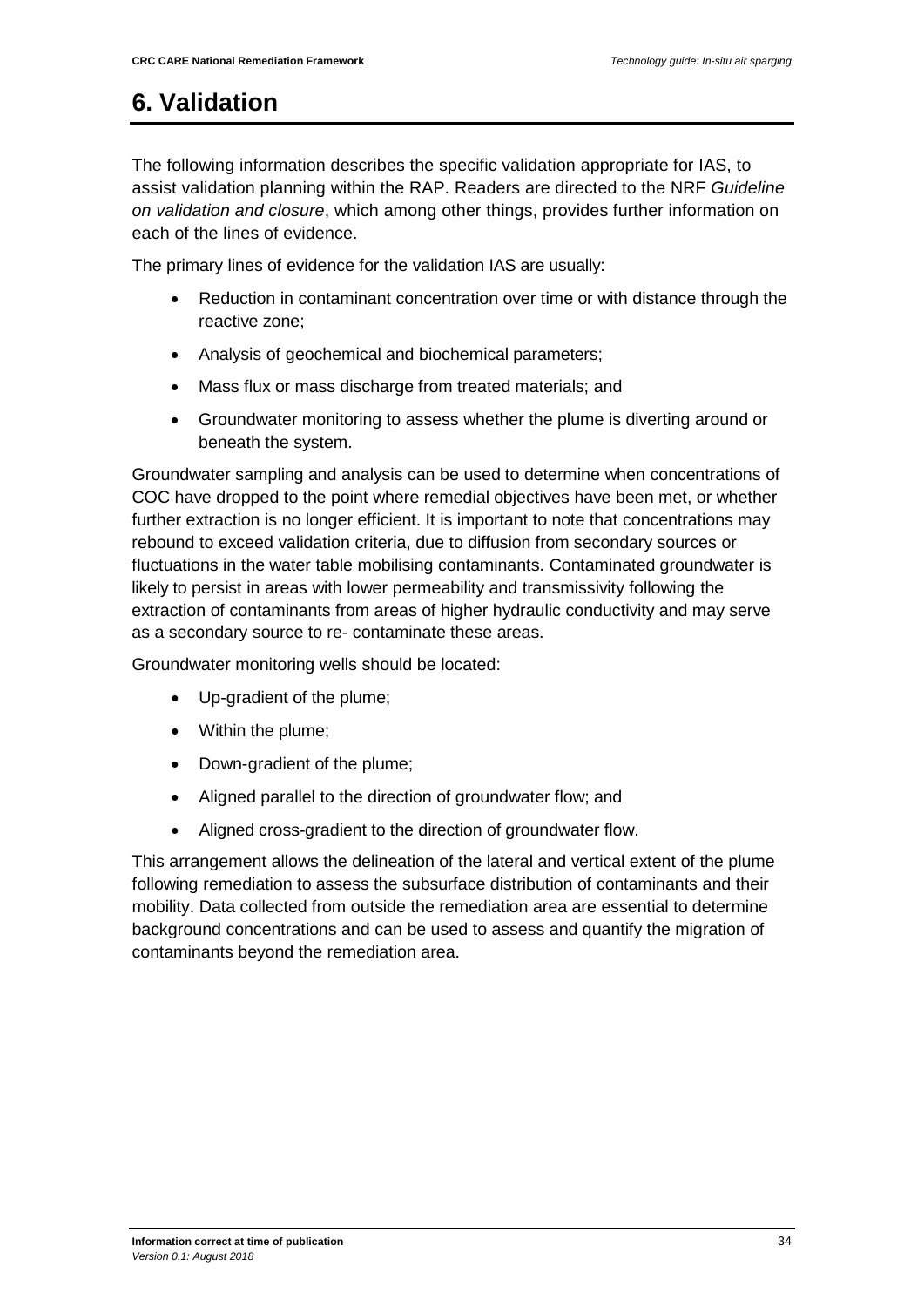## <span id="page-35-0"></span>**7. Health and safety**

IAS systems, like many types of industrial equipment, pose hazards to workers. If these hazards are properly evaluated and controlled, the technology can be used safely.

Some of the hazards associated with IAS and control mechanisms are outlined in Table 7. The list is intended to provide an indication of the hazards potentially associated with IAS application. They will vary significantly from site to site and the list is not intended as a substitute for a detailed hazard assessment of the operation, which should be provided in the RAP.

Readers are directed to the NRF *Guideline on health and safety* for further information on health and safety on remediation sites, including risk assessment, the hierarchy of controls and suggested documentation.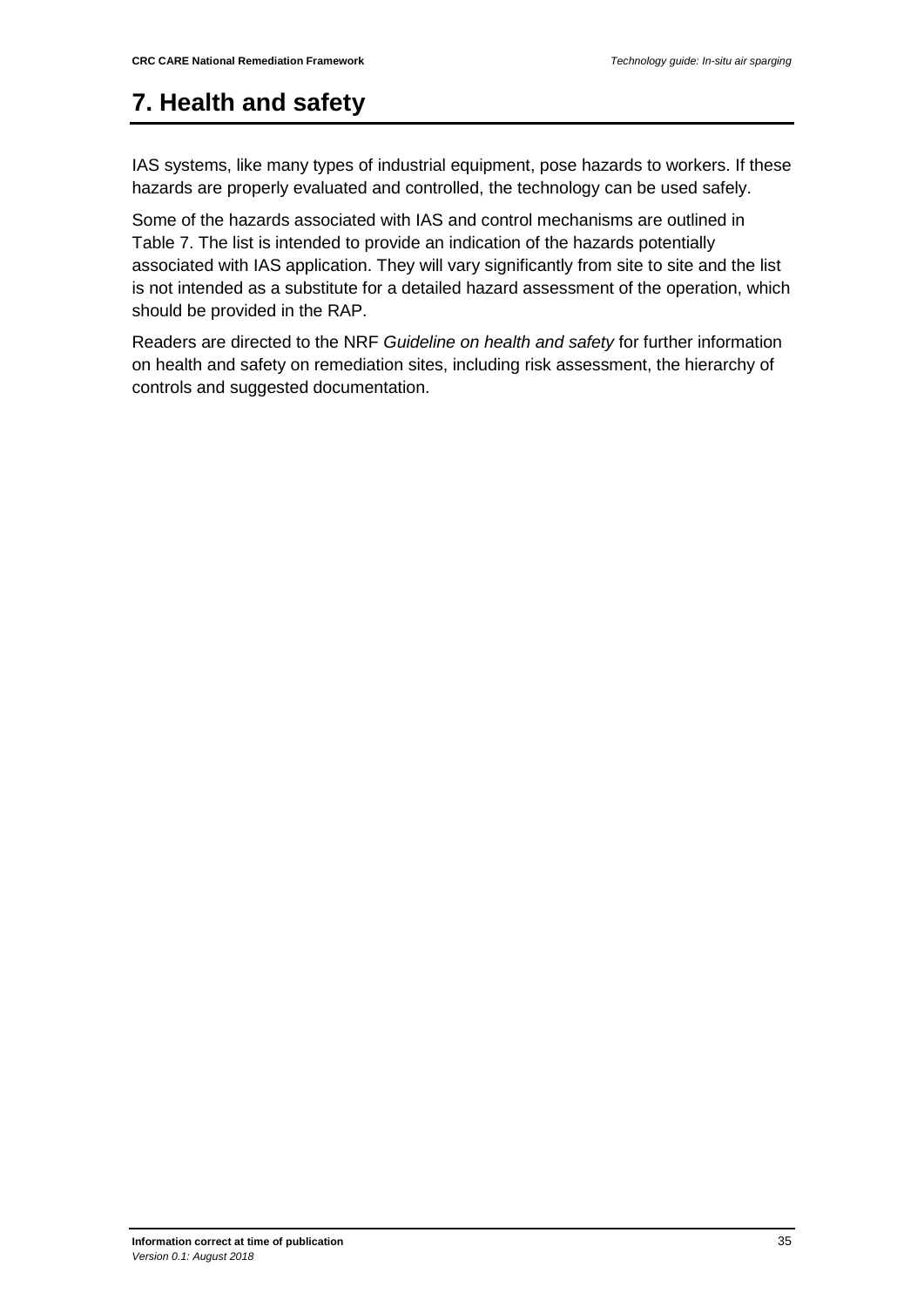#### **Table 7 Common IAS hazards and controls**

| <b>Hazard</b>                           | <b>Sources of hazard</b>                                                                                                                                                                                                                                                                                                                                                         | <b>Control method</b>                                                                                                                                                                                                                                                                                                                                                                                                                   |
|-----------------------------------------|----------------------------------------------------------------------------------------------------------------------------------------------------------------------------------------------------------------------------------------------------------------------------------------------------------------------------------------------------------------------------------|-----------------------------------------------------------------------------------------------------------------------------------------------------------------------------------------------------------------------------------------------------------------------------------------------------------------------------------------------------------------------------------------------------------------------------------------|
| <b>Site Contaminants</b>                | Vapour migration into sub surface structures or occupied<br>surface structures.                                                                                                                                                                                                                                                                                                  | An SVE system should be appropriately designed to<br>collect vapours and prevent the ingress into subsurface<br>or above ground structures.                                                                                                                                                                                                                                                                                             |
| Compressor (storing<br>pressurised air) | Sudden release of pressurised air resulting in severe injury,<br>hearing damage or loss.                                                                                                                                                                                                                                                                                         | PPE, including hearing protection, safety glasses<br>and a hard hat around high pressure equipment.<br>Whip checks on air lines.<br>Equipment tested and certified.                                                                                                                                                                                                                                                                     |
| <b>Ergonomic Risks</b>                  | Lifting or performing any other movement with too much<br>force and/or in an awkward position or repeating the<br>lift/movement too often.                                                                                                                                                                                                                                       | Provide conveniently located equipment for the job,<br>like correctly sized tools.<br>Train workers on ergonomic risks and prevention.                                                                                                                                                                                                                                                                                                  |
| Fire and Explosion                      | Vapour concentrations exceed the lower explosion level, or<br>flammable and combustible liquid or solid material is<br>present                                                                                                                                                                                                                                                   | Use of appropriate hazard rated equipment and storage<br>appropriate for such liquids, including avoiding static<br>electricity hazard.                                                                                                                                                                                                                                                                                                 |
| <b>Electrical Hazards</b>               | Working with standard 440V, three-phase electrical<br>service.<br>Using ungrounded or unguarded electrical equipment.<br>Working on or testing an electrical system or any<br>$\bullet$<br>electrically powered equipment without properly<br>locking/tagging out energy sources.<br>Touching (worker or equipment operated by worker)<br>underground and aboveground utilities. | Because hydrocarbon vapours can be involved,<br>electrical systems should be intrinsically safe and<br>comply with regulatory requirements,<br>Implement lockout/tagout procedures.<br>Allow live testing only by employees that are<br>properly trained and qualified.<br>Ensure workers use proper electrical work practices.<br>Ensure workers use proper electrical protective<br>equipment and insulated tools while working live. |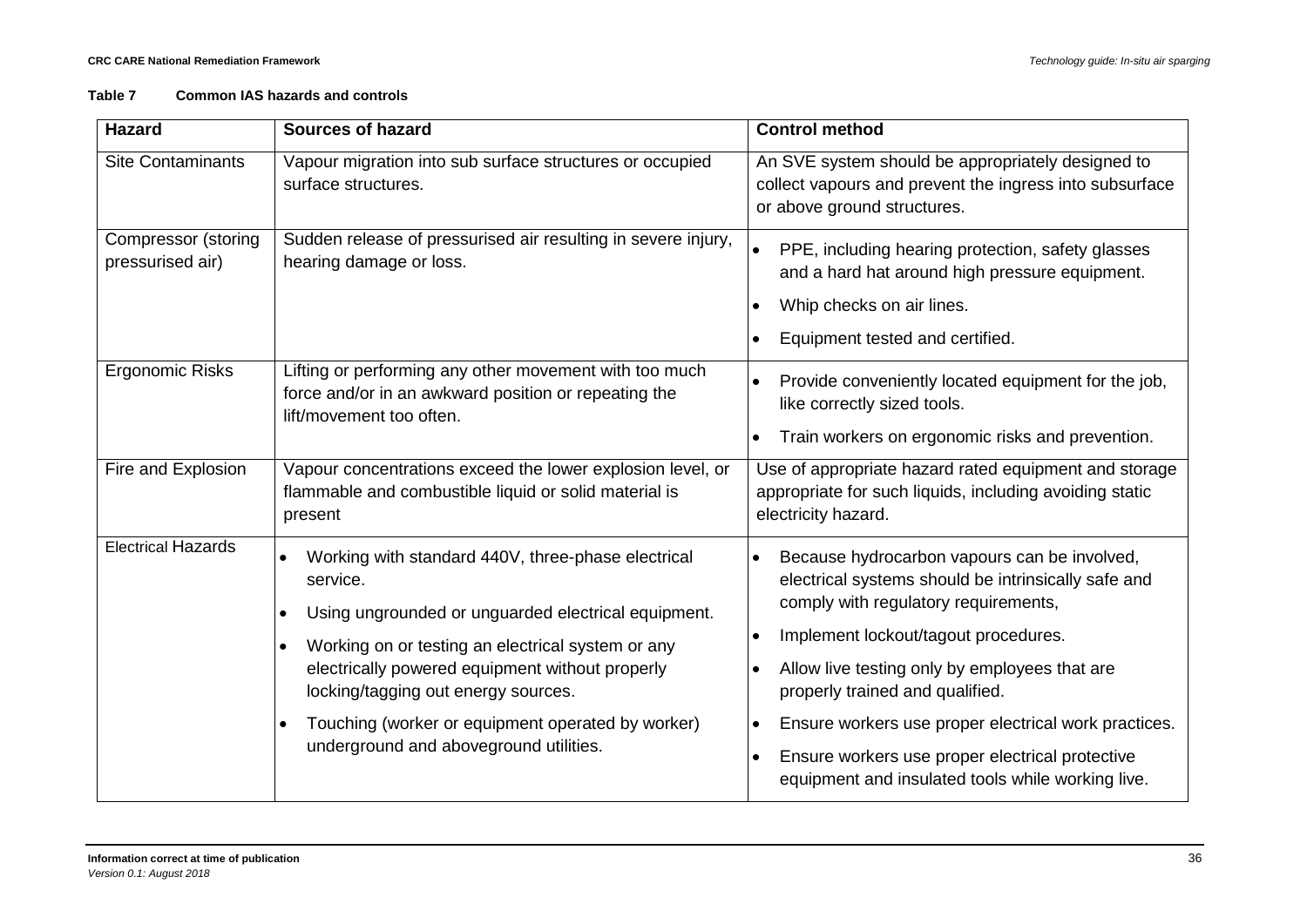| <b>Hazard</b>             | <b>Sources of hazard</b>                                                                                                                                             | <b>Control method</b>                                                                                                                                   |  |
|---------------------------|----------------------------------------------------------------------------------------------------------------------------------------------------------------------|---------------------------------------------------------------------------------------------------------------------------------------------------------|--|
|                           |                                                                                                                                                                      | Locate and mark any underground utilities.<br>$\bullet$                                                                                                 |  |
|                           |                                                                                                                                                                      | Ensure proper clearance between power lines and<br>elevated equipment (e.g., crane or drill rig booms,<br>scaffolding, etc.) and designate an observer. |  |
|                           |                                                                                                                                                                      | De-energize utilities, when necessary                                                                                                                   |  |
|                           |                                                                                                                                                                      | Install ground-fault circuit interrupters when feasible                                                                                                 |  |
|                           |                                                                                                                                                                      | Routinely inspect electrical cords and equipment                                                                                                        |  |
| Slips, Trips and<br>Falls | Storing construction materials or other unnecessary<br>items on walkways and in work areas.                                                                          | Keep walking and working areas free of debris,<br>tools, etc.                                                                                           |  |
|                           | Creating and/or using wet, muddy, sloping, or otherwise<br>irregular walkways and work surfaces.                                                                     | Keep walking and working areas as clean and dry as<br>possible.                                                                                         |  |
|                           | Constructing and/or using improper walkways, stairs, or<br>landings or damaging these surfaces.<br>Creating and/or using uneven terrain in and around work<br>areas. | Perform a Job Hazard Analysis.                                                                                                                          |  |
|                           |                                                                                                                                                                      | Ensure use of PPE, including fall arrest systems.                                                                                                       |  |
|                           |                                                                                                                                                                      | Train workers on fall hazards and use of ladders.                                                                                                       |  |
|                           | Working from elevated work surfaces and ladders.                                                                                                                     | Use an observer (spotter or signal person) when<br>visibility is limited.                                                                               |  |
|                           | Using damaged steps into vehicles.                                                                                                                                   |                                                                                                                                                         |  |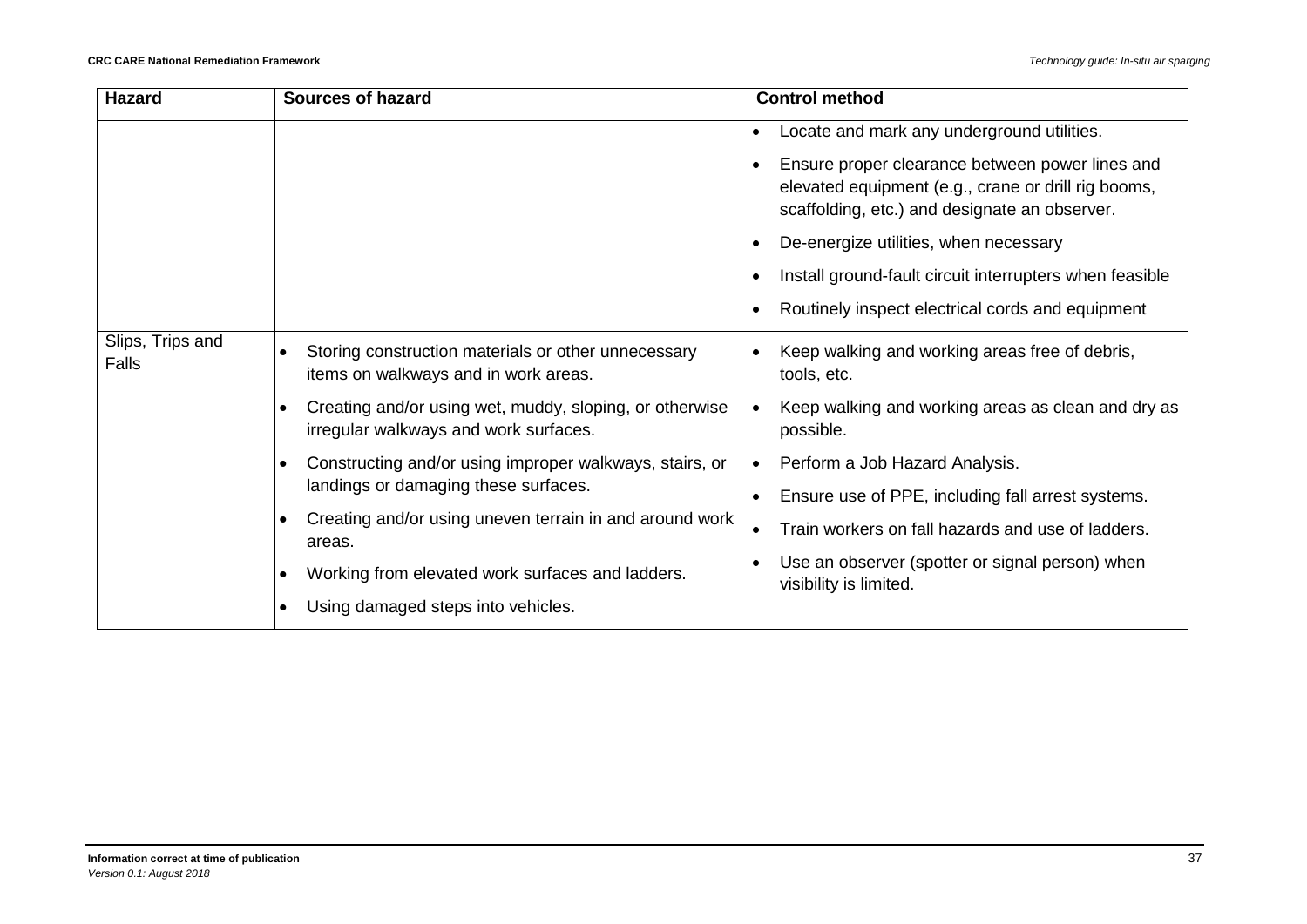# <span id="page-38-0"></span>**Appendix A – Case studies**

Information on all the following (and more) US based case studies presented in Table 8 can be found in the Federal Remediation Technologies Roundtable case studies database, available at [http://costperformance.org/search.cfm:](http://costperformance.org/search.cfm)

#### **Table 8: IAS case studies**

| <b>Location</b>                      | <b>Description</b>                                                                                                                                                                                                                                               | <b>Technology</b>          |
|--------------------------------------|------------------------------------------------------------------------------------------------------------------------------------------------------------------------------------------------------------------------------------------------------------------|----------------------------|
| <b>Hookers</b><br><b>Drycleaners</b> | Contaminant: PCE (1,290 µg/L).<br>$\bullet$                                                                                                                                                                                                                      | Air sparging;<br>٠         |
| (Charlevoix,                         | Geology: Predominantly sandy                                                                                                                                                                                                                                     | SVE.                       |
| Michigan, USA)                       | Remediation works ongoing at time of writing<br>$\bullet$                                                                                                                                                                                                        |                            |
| <b>Sunny Village</b><br>(Livonia,    | PCE (27,825 µg/L)<br>$\bullet$                                                                                                                                                                                                                                   | Air sparging;<br>$\bullet$ |
| Michigan, USA):                      | TCE (248 µg/L).<br>٠                                                                                                                                                                                                                                             | SVE;<br>$\bullet$          |
|                                      | Mixed sediments (sand and silty clay).<br>$\bullet$                                                                                                                                                                                                              | Carbon                     |
|                                      | Results: ~130 kg PCE recovered from soils<br>$\bullet$<br>and ~16 kg removed from groundwater.                                                                                                                                                                   | adsorption.                |
| Vicksburg<br>Laundry and             | PCE $(2,780 \mu g/L)$ and<br>$\bullet$                                                                                                                                                                                                                           | Air sparging;<br>$\bullet$ |
| Dry Cleaners                         | TCE (260 µg/L).<br>$\bullet$                                                                                                                                                                                                                                     | SVE.                       |
| (Vicksburg,<br>Michigan):            | Topsoil overlying sand.<br>$\bullet$                                                                                                                                                                                                                             |                            |
|                                      | <b>Results: Groundwater concentrations reduced</b><br>$\bullet$<br>to acceptable drinking water standards.                                                                                                                                                       |                            |
| Service station<br>(Hemingway,       | MTBE (5,110,000 µg/L),<br>$\bullet$                                                                                                                                                                                                                              | Air sparging;<br>$\bullet$ |
| South Carolina,                      | Benzene (226,000 µg/L),<br>$\bullet$                                                                                                                                                                                                                             | <b>SVE</b>                 |
| USA)                                 | Toluene (301,000 µg/L),<br>$\bullet$                                                                                                                                                                                                                             |                            |
|                                      | Ethylbenzene (280,000 µg/L)                                                                                                                                                                                                                                      |                            |
|                                      | Xylene (278,000 µg/L).<br>$\bullet$                                                                                                                                                                                                                              |                            |
|                                      | Silty clays with interbedded clay and sand<br>lenses.                                                                                                                                                                                                            |                            |
|                                      | Results: Reduced total mass of toluene,<br>$\bullet$<br>ethylbenzene and xylenes to below the site-<br>specific screening criteria and reduced the<br>total mass and maximum concentrations of<br>MTBE, benzene and naphthalene by >90%.<br>Remediation ongoing. |                            |

Other case studies are available in:

- Johnston, Rayner & Briegel (2002);
- NAVFAC (2005).